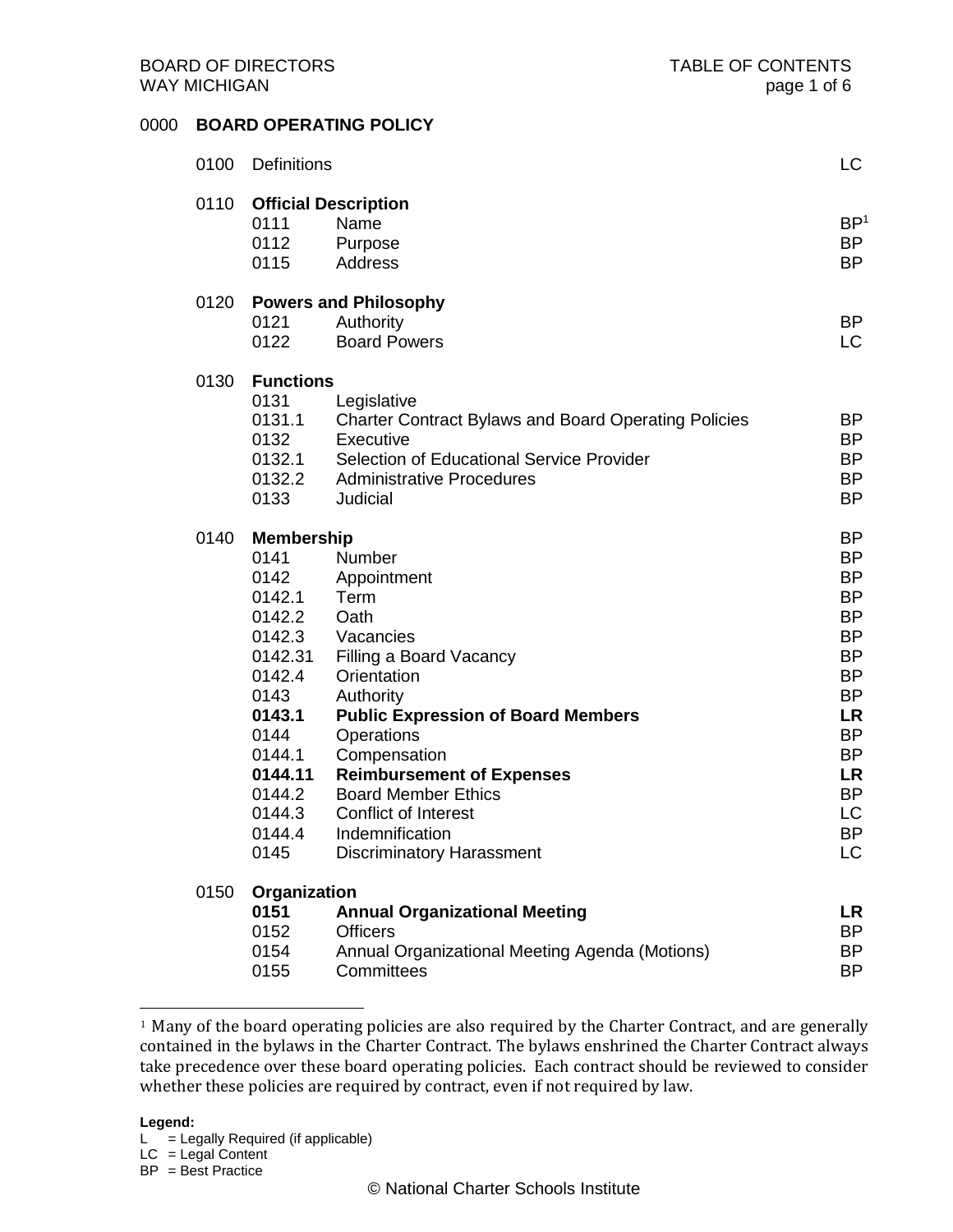|      | 0160<br>0170 | <b>Meetings</b><br>0161<br>0162<br>0163<br>0164<br>0164.1<br>0164.2<br>0164.3<br>0165<br>0165.1<br>0165.2<br>0165.3<br>0165.4<br>0165.6<br>0166<br>0166.1<br>0167<br>0167.2<br>0167.3<br>0167.4<br>0167.5<br>0167.6<br>0168<br>0168.1<br>0168.3<br>0169<br>0169.1<br>0169.2<br><b>Duties</b><br>0171 | <b>Parliamentary Authority</b><br>Quorum<br><b>Presiding Officer</b><br>Call<br><b>Regular Meetings</b><br><b>Special Meetings</b><br><b>Emergency Meetings</b><br><b>Notice</b><br>Posting Notice of Regular Meetings<br><b>Change of Regular Meetings</b><br>Posting Notice of Special Meetings<br>Posting Notice of Emergency Meetings<br>Cancellation<br>Agenda<br>Consent Agenda<br>Conduct<br><b>Closed Session</b><br><b>Public Participation at Board Meetings</b><br><b>Administrative Participation</b><br>Use of Electronic Mail<br>Use of Social Media<br><b>Minutes</b><br><b>Open Meeting</b><br><b>Committee Meetings</b><br><b>Student Disciplinary Hearings</b><br><b>Closed Session Requested</b><br><b>Open Hearing</b><br><b>Officers</b> |  | <b>BP</b><br>LC.<br><b>BP</b><br><b>BP</b><br>LC<br>LC<br><b>LC</b><br>LC<br>LC<br>LC<br>LC<br>LC<br><b>BP</b><br>LC<br>LC<br><b>LR</b><br><b>LR</b><br><b>BP</b><br><b>BP</b><br><b>BP</b><br><b>BP</b><br>LR<br>LC<br>LC<br>LC<br>LC |  |
|------|--------------|------------------------------------------------------------------------------------------------------------------------------------------------------------------------------------------------------------------------------------------------------------------------------------------------------|---------------------------------------------------------------------------------------------------------------------------------------------------------------------------------------------------------------------------------------------------------------------------------------------------------------------------------------------------------------------------------------------------------------------------------------------------------------------------------------------------------------------------------------------------------------------------------------------------------------------------------------------------------------------------------------------------------------------------------------------------------------|--|----------------------------------------------------------------------------------------------------------------------------------------------------------------------------------------------------------------------------------------|--|
|      |              | 0171.1<br>0171.2<br>0171.3<br>0171.4<br>0172<br>0173<br>0175<br>0175.1                                                                                                                                                                                                                               | President<br>Vice-President<br>Secretary<br><b>Treasurer</b><br>Legal Counsel<br><b>Independent Auditor</b><br><b>Association Memberships</b><br>Board Conferences, Conventions, and Workshops                                                                                                                                                                                                                                                                                                                                                                                                                                                                                                                                                                |  | LC<br>LC<br>LC<br><b>LC</b><br>BP<br>BP<br>BP<br><b>BP</b>                                                                                                                                                                             |  |
| 1000 |              | <b>ADMINISTRATION</b>                                                                                                                                                                                                                                                                                |                                                                                                                                                                                                                                                                                                                                                                                                                                                                                                                                                                                                                                                                                                                                                               |  |                                                                                                                                                                                                                                        |  |
|      | 1110<br>1130 |                                                                                                                                                                                                                                                                                                      | Assessment of Academy's Goals<br><b>Conflict of Interest</b>                                                                                                                                                                                                                                                                                                                                                                                                                                                                                                                                                                                                                                                                                                  |  | LR                                                                                                                                                                                                                                     |  |
|      | 1217<br>1240 | <b>Weapons</b>                                                                                                                                                                                                                                                                                       | Evaluation of the Educational Service Provider                                                                                                                                                                                                                                                                                                                                                                                                                                                                                                                                                                                                                                                                                                                |  | LR<br><b>BP</b>                                                                                                                                                                                                                        |  |
|      | 1420<br>1421 |                                                                                                                                                                                                                                                                                                      | Academy Administrator and School Leader Evaluation<br><b>Criminal History Record Check</b>                                                                                                                                                                                                                                                                                                                                                                                                                                                                                                                                                                                                                                                                    |  | LC.<br><b>LR</b>                                                                                                                                                                                                                       |  |

## **Legend:**

 $L =$  Legally Required (if applicable)

 $LC = Legal Content$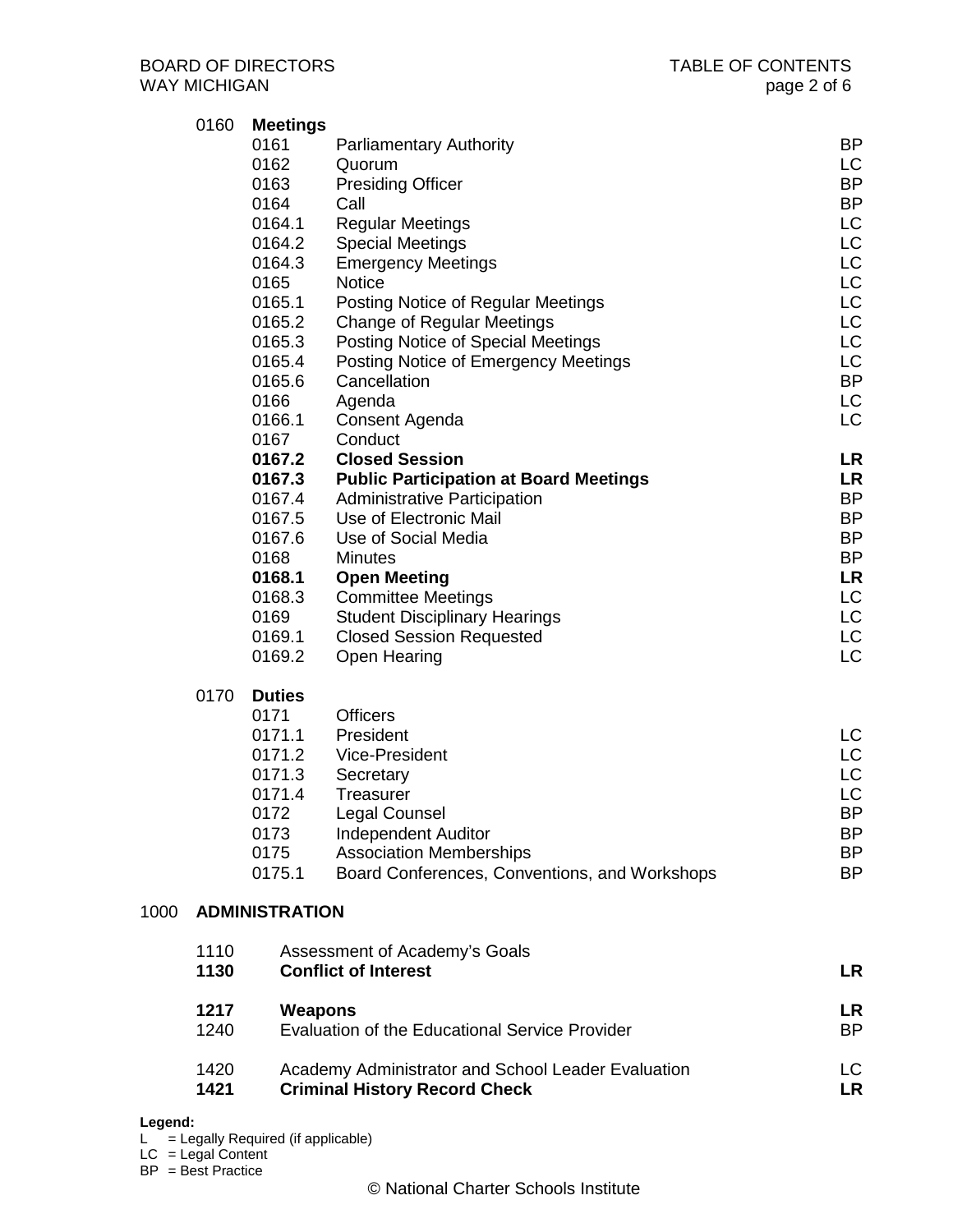| <b>BOARD OF DIRECTORS</b><br><b>WAY MICHIGAN</b> |                                                         | <b>TABLE OF CONTENTS</b><br>page 3 of 6                                                                                                                                                                                                                                                                                                         |                                               |
|--------------------------------------------------|---------------------------------------------------------|-------------------------------------------------------------------------------------------------------------------------------------------------------------------------------------------------------------------------------------------------------------------------------------------------------------------------------------------------|-----------------------------------------------|
|                                                  | 1422<br>1422.01<br>1439                                 | <b>Nondiscrimination and Equal Employment Opportunity</b><br><b>Drug-Free Workplace</b><br><b>Administrator Discipline</b>                                                                                                                                                                                                                      | LR<br>LR<br>LC                                |
|                                                  | 1623                                                    | Section 504/ADA Prohibition against Disability Discrimination in<br><b>Employment</b>                                                                                                                                                                                                                                                           | LR                                            |
|                                                  | 1662                                                    | <b>Anti-Harassment</b>                                                                                                                                                                                                                                                                                                                          | <b>LR</b>                                     |
| 2000                                             | <b>PROGRAM</b>                                          |                                                                                                                                                                                                                                                                                                                                                 |                                               |
|                                                  | 2112<br>2120                                            | <b>Parent and Family Engagement</b><br>School Improvement                                                                                                                                                                                                                                                                                       | LR<br>LC                                      |
|                                                  | 2210<br>2210.01<br>2221<br>2225<br>2260                 | Curriculum Development - Approved Courses<br>Right to Inspect Instructional Materials<br><b>Mandatory Classes</b><br>Students with Limited English Proficiency<br><b>Nondiscrimination and Access to Equal Educational</b><br><b>Opportunity</b>                                                                                                | LC<br>LC<br>LC<br><b>BP</b><br><b>LR</b>      |
|                                                  | 2260.01                                                 | Section 504/ADA Prohibition Against Discrimination Based on                                                                                                                                                                                                                                                                                     |                                               |
|                                                  | 2261<br>2261.01<br>2261.02<br>2261.03<br>2266           | <b>Disability</b><br><b>Title I Services</b><br>Parent and Family Member Participation in Title I Programs<br>Title I - Parent's Right to Know<br><b>Academy and School Report Card</b><br>Nondiscrimination on the Basis of Sex in Education Programs                                                                                          | LR<br><b>LR</b><br>LR<br>LC<br><b>LR</b>      |
|                                                  | 2271                                                    | <b>Or Activities</b><br>Postsecondary (Dual) Enrollment Option Programs                                                                                                                                                                                                                                                                         | LR<br>LC                                      |
|                                                  | 2410<br>2414<br>2414<br>2416<br>2418<br>2460<br>2460.02 | <b>Prohibition of Referral or Assistance</b><br>Homebound Instruction Program<br><b>Reproductive Health and Family Planning</b><br><b>Student Privacy and Parental Access to Information (FERPA)</b><br><b>Sex Education</b><br><b>Education of Children with Disabilities</b><br><b>Least Restrictive Environment (LRE) Position Statement</b> | LR<br>LC<br>LR<br><b>LR</b><br>LR<br>LR<br>LR |
|                                                  | 2623<br>2628                                            | <b>Student Assessment</b><br><b>State Aid Incentives</b>                                                                                                                                                                                                                                                                                        | <b>LR</b><br><b>BP</b>                        |
|                                                  | 2700                                                    | P.A. Annual Reports                                                                                                                                                                                                                                                                                                                             | <b>LC</b>                                     |
| 3000                                             | <b>STAFF</b>                                            |                                                                                                                                                                                                                                                                                                                                                 |                                               |
|                                                  | 3000                                                    | <b>Educational Service Provider Statement</b>                                                                                                                                                                                                                                                                                                   |                                               |
|                                                  | 3220                                                    | <b>Teacher Evaluation</b>                                                                                                                                                                                                                                                                                                                       | LC                                            |

 $LC = Legal Content$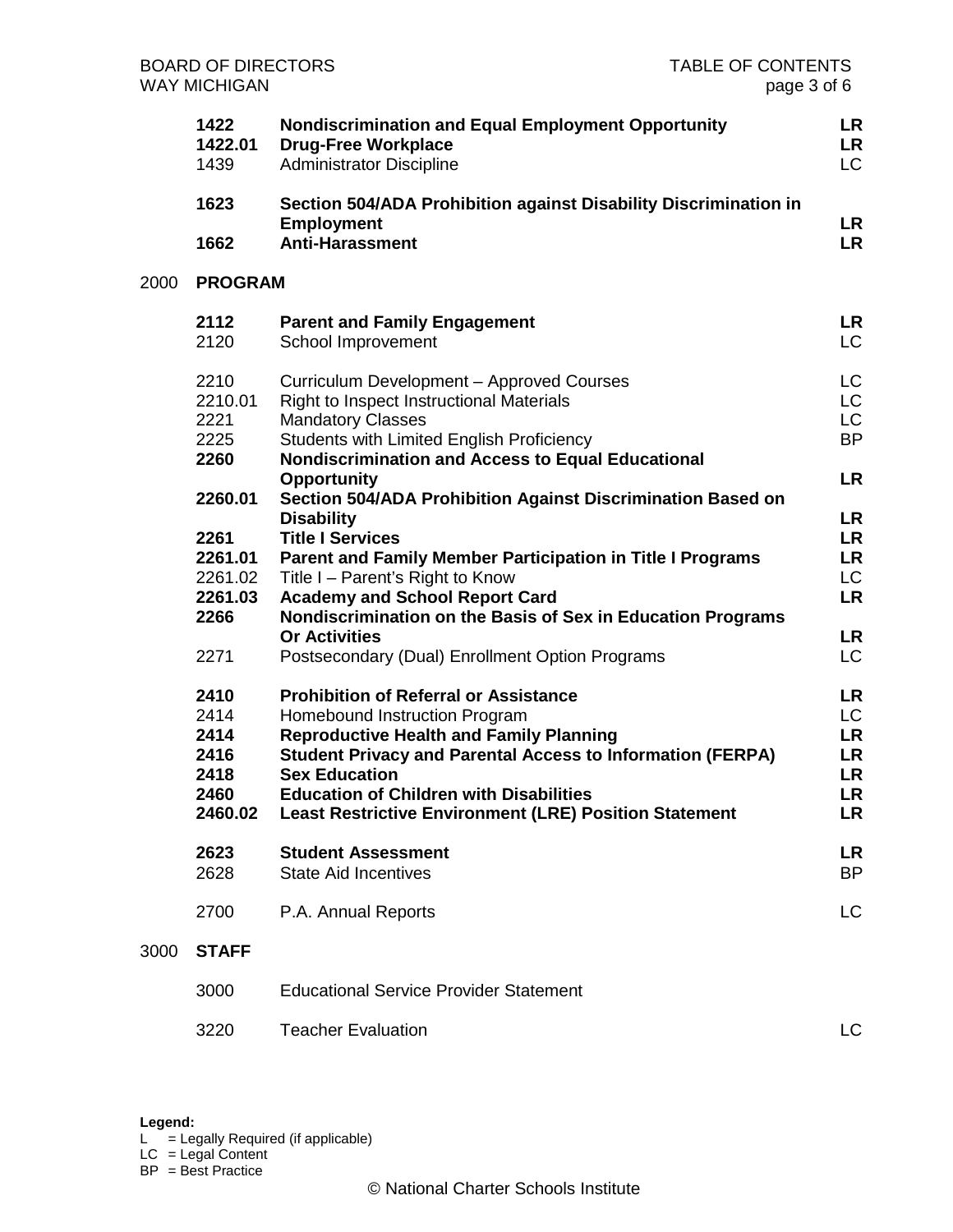## 5000 **STUDENTS**

| 5111<br>5111.01<br>5111.02<br>5111.03<br>5114<br>5130                   | <b>Admission of Students</b><br><b>Homeless Students</b><br><b>Educational Opportunity for Military Children</b><br><b>Children and Youth in Foster care</b><br><b>Foreign and Foreign-Exchange Students</b><br>Withdrawal from the Academy                                                             | LR<br><b>LR</b><br>LR<br><b>LR</b><br><b>LR</b><br>LC                                        |
|-------------------------------------------------------------------------|---------------------------------------------------------------------------------------------------------------------------------------------------------------------------------------------------------------------------------------------------------------------------------------------------------|----------------------------------------------------------------------------------------------|
| 5200<br>5230                                                            | Attendance<br>Late Arrival and Early Dismissal                                                                                                                                                                                                                                                          | LC<br><b>BP</b>                                                                              |
| 5320<br>5330<br>5340.01                                                 | Immunization<br><b>Use of Medications</b><br><b>Concussions and Athletic Activities</b>                                                                                                                                                                                                                 | LC<br><b>LR</b><br><b>LR</b>                                                                 |
| 5460                                                                    | <b>Graduation Requirements</b>                                                                                                                                                                                                                                                                          | <b>LC</b>                                                                                    |
| 5510<br>5512<br>5513<br>5516<br>5517<br>5517.01<br>5530<br>5532<br>5540 | <b>Students-Sex Offender Registry; Criminal Convictions</b><br>Use of Tobacco by Students<br>Care of School Property<br><b>Student Hazing</b><br><b>Anti-Harassment</b><br><b>Bullying</b><br><b>Drug Free Environment</b><br><b>Performance-Enhancing Drugs/Compounds</b><br>Interrogation of Students | BP<br><b>LC</b><br><b>BP</b><br>LC<br><b>LR</b><br><b>LR</b><br><b>LR</b><br><b>LR</b><br>LC |
| 5610<br>5611<br>5630.01                                                 | <b>Emergency Removal, Suspension and Expulsion of Nondisabled</b><br><b>Students</b><br><b>Due Process Rights</b><br><b>Student Seclusion and Restraint</b>                                                                                                                                             | LR<br><b>LR</b><br><b>LR</b>                                                                 |
| 5722                                                                    | Academy-Sponsored Publications and Productions                                                                                                                                                                                                                                                          | <b>LC</b>                                                                                    |
| 5830                                                                    | <b>Student Fund-Raising</b>                                                                                                                                                                                                                                                                             | <b>LC</b>                                                                                    |
| <b>FINANCES</b>                                                         |                                                                                                                                                                                                                                                                                                         |                                                                                              |
| 6107<br>6110<br>6111                                                    | Authorization to Accept and Distribute Electronic Records and to Use<br><b>Electronic Signatures</b><br><b>Grant Funds</b><br><b>Internal Controls</b>                                                                                                                                                  | LC.<br><b>LR</b><br><b>LR</b>                                                                |

- 
- 6112 Cash Management of Grants LC 6114 Cost Principles – Spending Federal Funds LC 6116 Time & Effort Reporting density of the Contract of the Contract of the Contract of the Contract of the Co<br>6144 Investments LR **Investments** 6210 Fiscal Planning BP<br>6220 Budget Preparation BP
- 6220 Budget Preparation

#### **Legend:**

6000 **FINANCES** 

 $L =$  Legally Required (if applicable)

 $LC = Legal Content$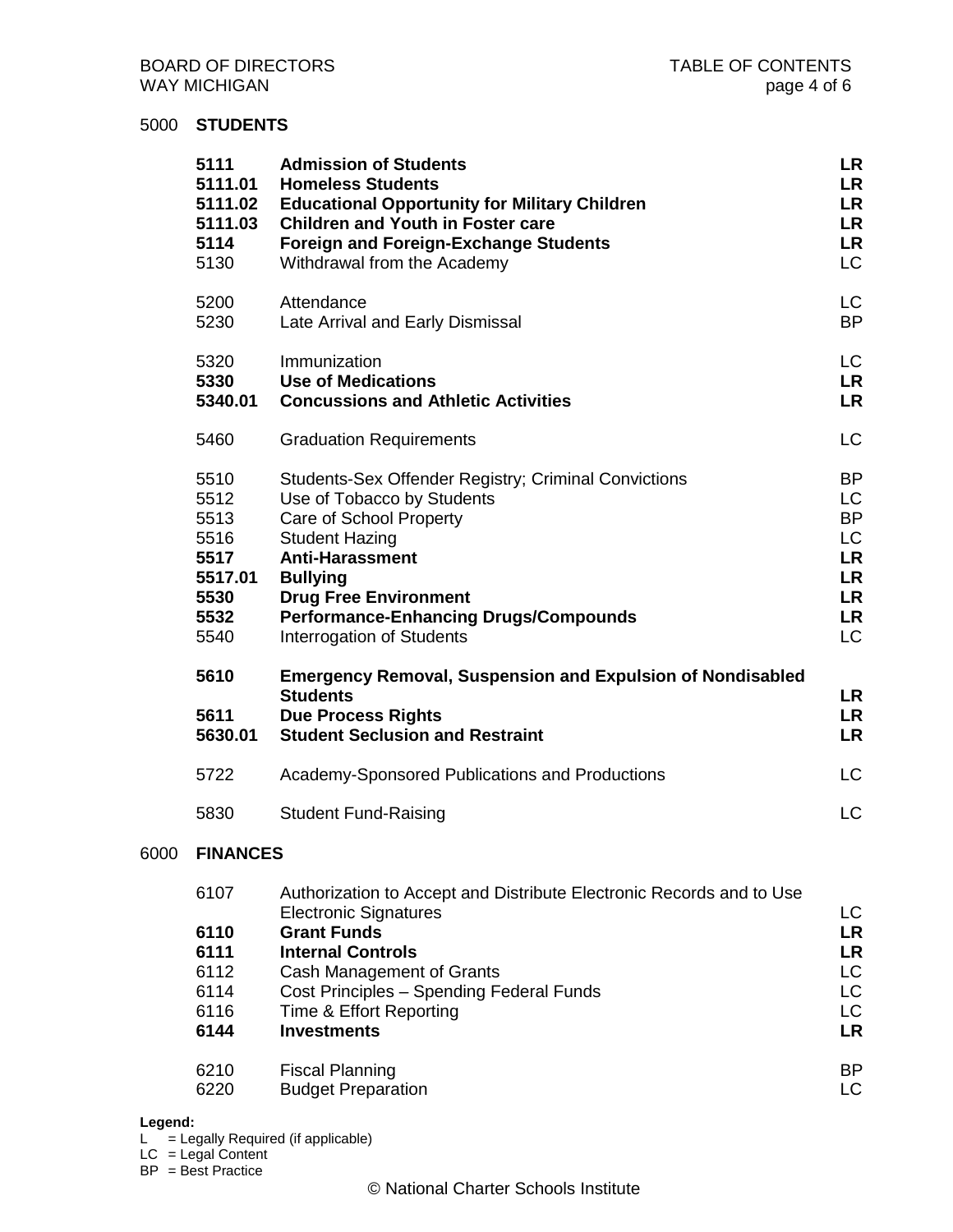|      | <b>BOARD OF DIRECTORS</b><br><b>WAY MICHIGAN</b>         |                                                                                                                                                                                                                                       | <b>TABLE OF CONTENTS</b><br>page 5 of 6          |
|------|----------------------------------------------------------|---------------------------------------------------------------------------------------------------------------------------------------------------------------------------------------------------------------------------------------|--------------------------------------------------|
|      | 6230<br>6231                                             | <b>Budget Hearing</b><br><b>Budget Implementation</b>                                                                                                                                                                                 | LC<br><b>BP</b>                                  |
|      | 6320<br>6325<br>6420<br>6440<br>6460                     | <b>Purchasing</b><br><b>Procurement - Federal Grants/Funds</b><br>Conflict of Interest - Legal Counsel, Advisors, or Consultants<br><b>Cooperative Purchasing</b><br><b>Vendor Relations</b>                                          | LR<br><b>LR</b><br>LC<br><b>BP</b><br>LC         |
|      | 6550                                                     | <b>Travel Payment &amp; Reimbursement</b>                                                                                                                                                                                             | <b>LR</b>                                        |
|      | 6605<br>6620<br>6670                                     | Crowdfunding<br><b>Petty Cash</b><br><b>Trust and Agency Fund</b>                                                                                                                                                                     | <b>BP</b><br><b>BP</b><br><b>BP</b>              |
|      | 6700                                                     | <b>Fair labor Standards Act (FLSA)</b>                                                                                                                                                                                                | LR                                               |
|      | 6800<br>6850                                             | System of Accounting<br><b>Public Disclosure and Reporting</b>                                                                                                                                                                        | LC.<br><b>LR</b>                                 |
| 7000 | <b>PROPERTY</b>                                          |                                                                                                                                                                                                                                       |                                                  |
|      | 7217<br>7230                                             | <b>Weapons</b><br>Gifts, Grants, and Bequests                                                                                                                                                                                         | LR<br><b>BP</b>                                  |
|      | 7310                                                     | <b>Disposition of Surplus Property</b>                                                                                                                                                                                                | LR                                               |
|      | 7434<br>7450<br>7455                                     | Use of Tobacco on Academy Premises<br><b>Property Inventory</b><br><b>Accounting System for Fixed Assets</b>                                                                                                                          | LR<br>LR<br><b>BP</b>                            |
|      | 7530<br>7540<br>7540.01<br>7540.02<br>7540.03<br>7540.04 | Lending of Academy-Owned Equipment<br>Technology<br><b>Technology Privacy</b><br>Web Content, Services and Apps<br><b>Student Education Technology Acceptable Use and Safety</b><br><b>Staff Technology Acceptable Use and Safety</b> | <b>BP</b><br><b>LC</b><br>LC.<br>LC.<br>LR<br>LR |
|      | 7540.05<br>7540.07<br>7540.08                            | <b>Electronic Mail</b><br>Personal Internet Account Privacy - Students<br>Personal Internet Account Privacy - Staff                                                                                                                   | LC<br>LC                                         |
|      | 7541                                                     | Electronic Data Processing/Information System Disaster Recovery<br>Plan                                                                                                                                                               | BP                                               |
|      | 7543                                                     | Utilization of Academy Website and Remote Access to the Academy's<br><b>Network</b>                                                                                                                                                   | BP.                                              |
|      | 7545                                                     | <b>Electronic Communications</b>                                                                                                                                                                                                      | BP                                               |

## 8000 **OPERATIONS**

| 8120 | <b>Iran Economic Sanctions Act Compliance</b> |  |
|------|-----------------------------------------------|--|
| 8142 | <b>Criminal History Record Check</b>          |  |

#### **Legend:**

- $L =$  Legally Required (if applicable)
- $LC = Legal Content$
- BP = Best Practice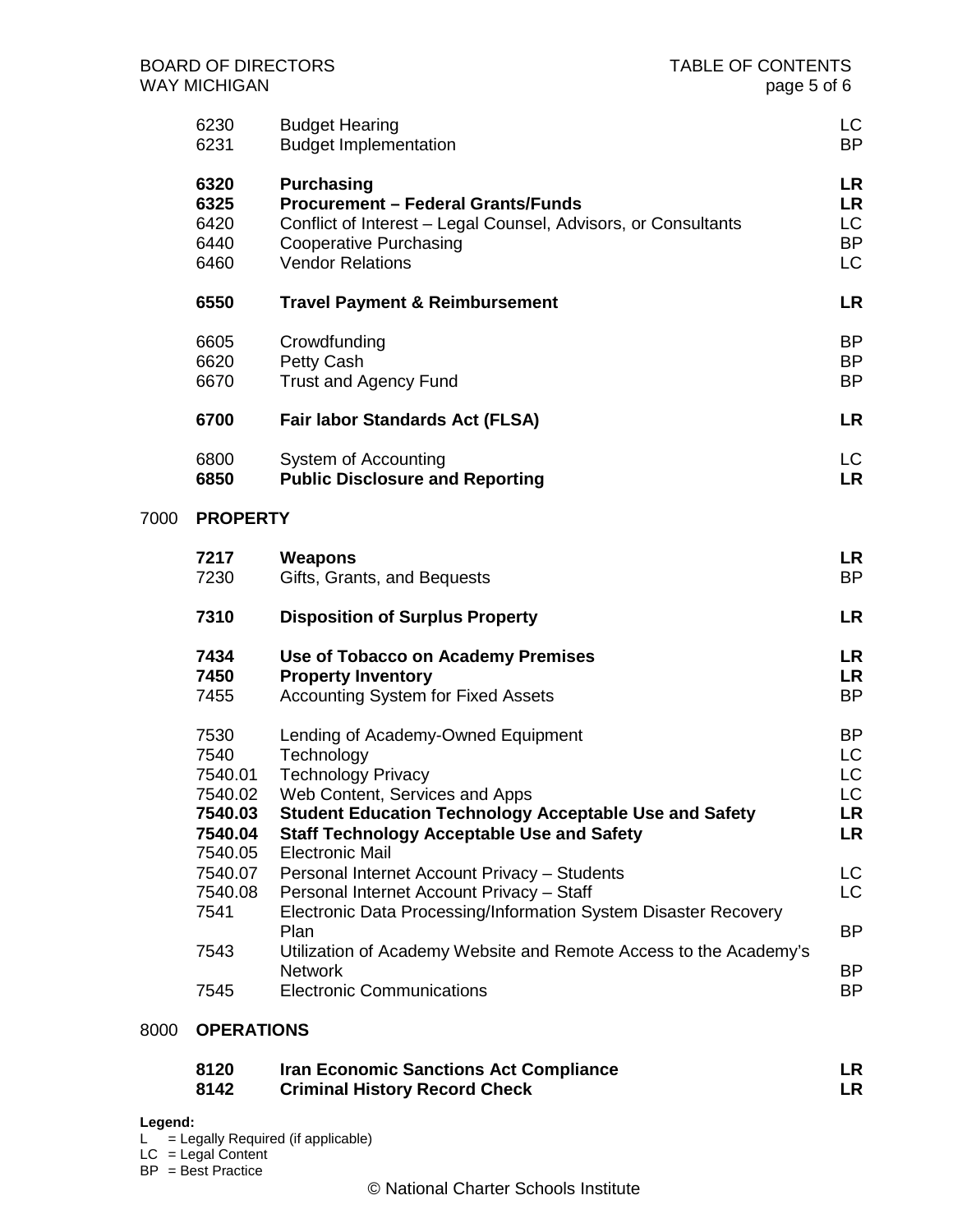|      | 8142.01                              | Weapons                                                                                                                                                                                                                | <b>LR</b>                                                     |
|------|--------------------------------------|------------------------------------------------------------------------------------------------------------------------------------------------------------------------------------------------------------------------|---------------------------------------------------------------|
|      | 8210<br>8310<br>8321<br>8330<br>8340 | Academy Calendar<br><b>Public Records</b><br><b>Criminal Justice Information Security</b><br><b>Student Records</b><br><b>Letters of Reference</b>                                                                     | <b>LC</b><br><b>LR</b><br><b>LR</b><br><b>LR</b><br><b>LR</b> |
|      | 8400<br>8401<br>8402<br>8431<br>8462 | <b>Academy Safety Information</b><br><b>Fire Safety and Fire Department Notification</b><br><b>Emergency Operations Plan</b><br>Preparedness for Toxic Hazards and Asbestos Hazard<br><b>Student Abuse and Neglect</b> | <b>LR</b><br>LR<br><b>LR</b><br>LR<br><b>LC</b>               |
|      | 8510                                 | <b>Wellness</b>                                                                                                                                                                                                        | <b>LR</b>                                                     |
| 9000 | <b>RELATIONS</b>                     |                                                                                                                                                                                                                        |                                                               |
|      | 9111<br>9130<br>9160                 | <b>Telephone Communications</b><br><b>Public Complaints</b><br>Public Attendance at Academy Events                                                                                                                     | <b>BP</b><br><b>BP</b><br><b>LC</b>                           |
|      | 9250                                 | Parent/Legal Guardian Review of Instructional Materials and<br><b>Observation of Instructional Activities</b>                                                                                                          | <b>LR</b>                                                     |
|      |                                      |                                                                                                                                                                                                                        |                                                               |
|      | 9500<br>9555                         | Relations with Educational Institutions and Organizations<br><b>Partnerships with Business</b>                                                                                                                         | <b>BP</b><br><b>BP</b>                                        |

# **LR\* These policies are only legally required if the Academy serves food to students and receives direct or indirect federal aid for the program.**

Adopted 9/17/14 Revised 1/18/17; 3/15/17; 10/30/17; 4/18/18; 8/15/18; 12/19/18; 9/18/19; 2/19/20; 5/20/20; 9/16/20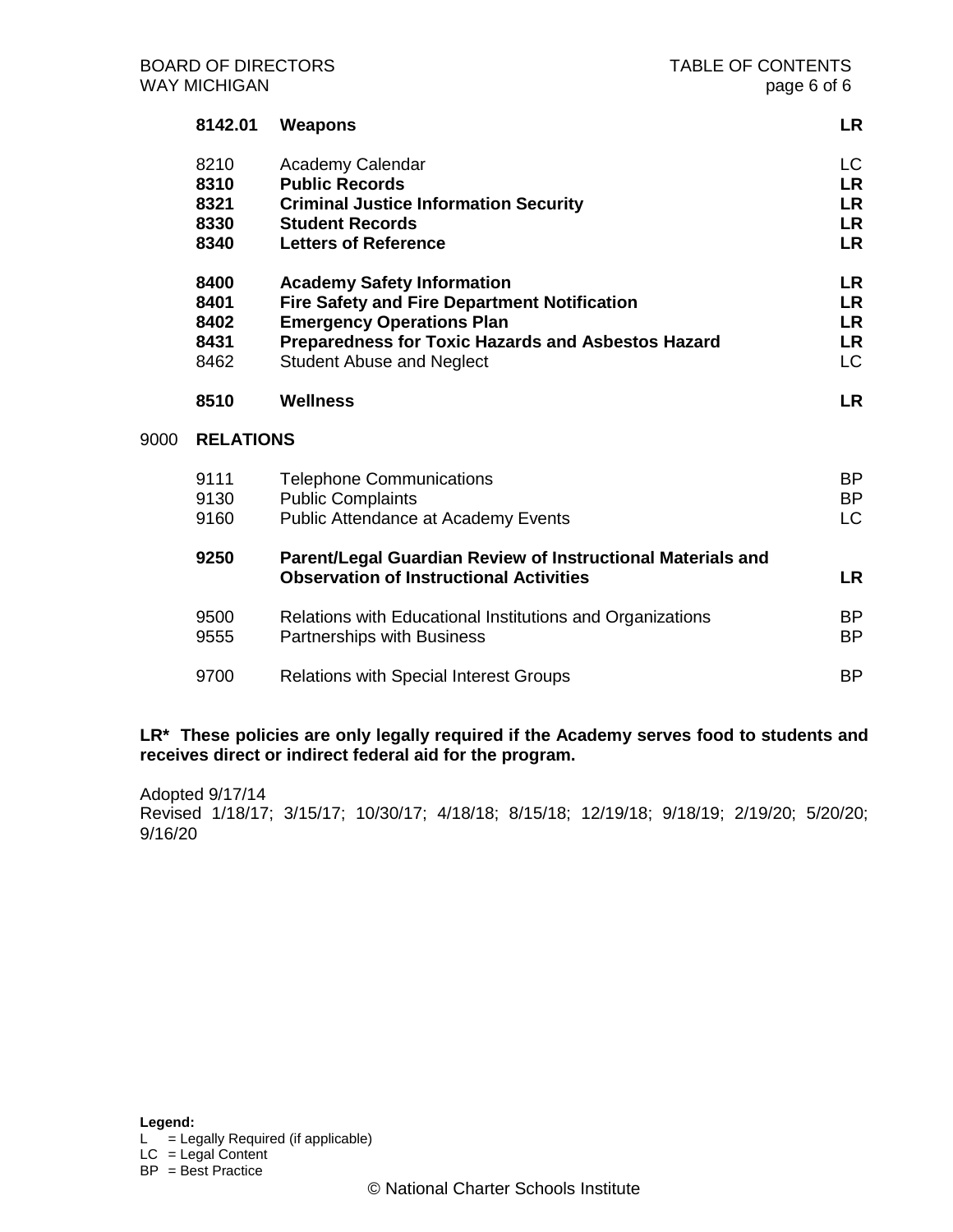## 2000 **PROGRAM**

| 2112<br>2120                                            | <b>Parent and Family Engagement</b><br>School Improvement                                                                                                                                                                                                                                                                                       | LR<br>LC                                                                    |
|---------------------------------------------------------|-------------------------------------------------------------------------------------------------------------------------------------------------------------------------------------------------------------------------------------------------------------------------------------------------------------------------------------------------|-----------------------------------------------------------------------------|
| 2210<br>2210.01<br>2221<br>2225<br>2260                 | Curriculum Development - Approved Courses<br>Right to Inspect Instructional Materials<br><b>Mandatory Classes</b><br>Students with Limited English Proficiency<br>Nondiscrimination and Access to Equal Educational                                                                                                                             | LC.<br>LC.<br>LC<br><b>BP</b>                                               |
| 2260.01                                                 | <b>Opportunity</b><br>Section 504/ADA Prohibition Against Discrimination Based on<br><b>Disability</b>                                                                                                                                                                                                                                          | <b>LR</b><br>LR                                                             |
| 2261                                                    | <b>Title I Services</b>                                                                                                                                                                                                                                                                                                                         | <b>LR</b>                                                                   |
| 2261.01<br>2261.02<br>2261.03<br>2266<br>2271           | Parent and Family Member Participation in Title I Programs<br>Title I - Parent's Right to Know<br><b>Academy and School Report Card</b><br>Nondiscrimination on the Basis for Sex in Education Programs<br><b>Or Activities</b><br>Postsecondary (Dual) Enrollment Option Programs                                                              | LR<br>LC.<br><b>LR</b><br>LR<br>LC                                          |
| 2410<br>2412<br>2414<br>2416<br>2418<br>2460<br>2460.02 | <b>Prohibition of Referral or Assistance</b><br>Homebound Instruction Program<br><b>Reproductive Health and Family Planning</b><br><b>Student Privacy and Parental Access to Information (FERPA)</b><br><b>Sex Education</b><br><b>Education of Children with Disabilities</b><br><b>Least Restrictive Environment (LRE) Position Statement</b> | <b>LR</b><br>LC.<br><b>LR</b><br><b>LR</b><br><b>LR</b><br>LR.<br><b>LR</b> |
| 2623<br>2628                                            | <b>Student Assessment</b><br><b>State Aid Incentives</b>                                                                                                                                                                                                                                                                                        | <b>LR</b><br><b>BP</b>                                                      |
| 2700                                                    | P.A. Annual Reports                                                                                                                                                                                                                                                                                                                             | <b>LC</b>                                                                   |

Adopted 9/17/14

Revised 1/18/17; 3/15/17; 4/18/18; 12/19/18; 9/18/19; 2/19/20; 5/20/20; 9/16/20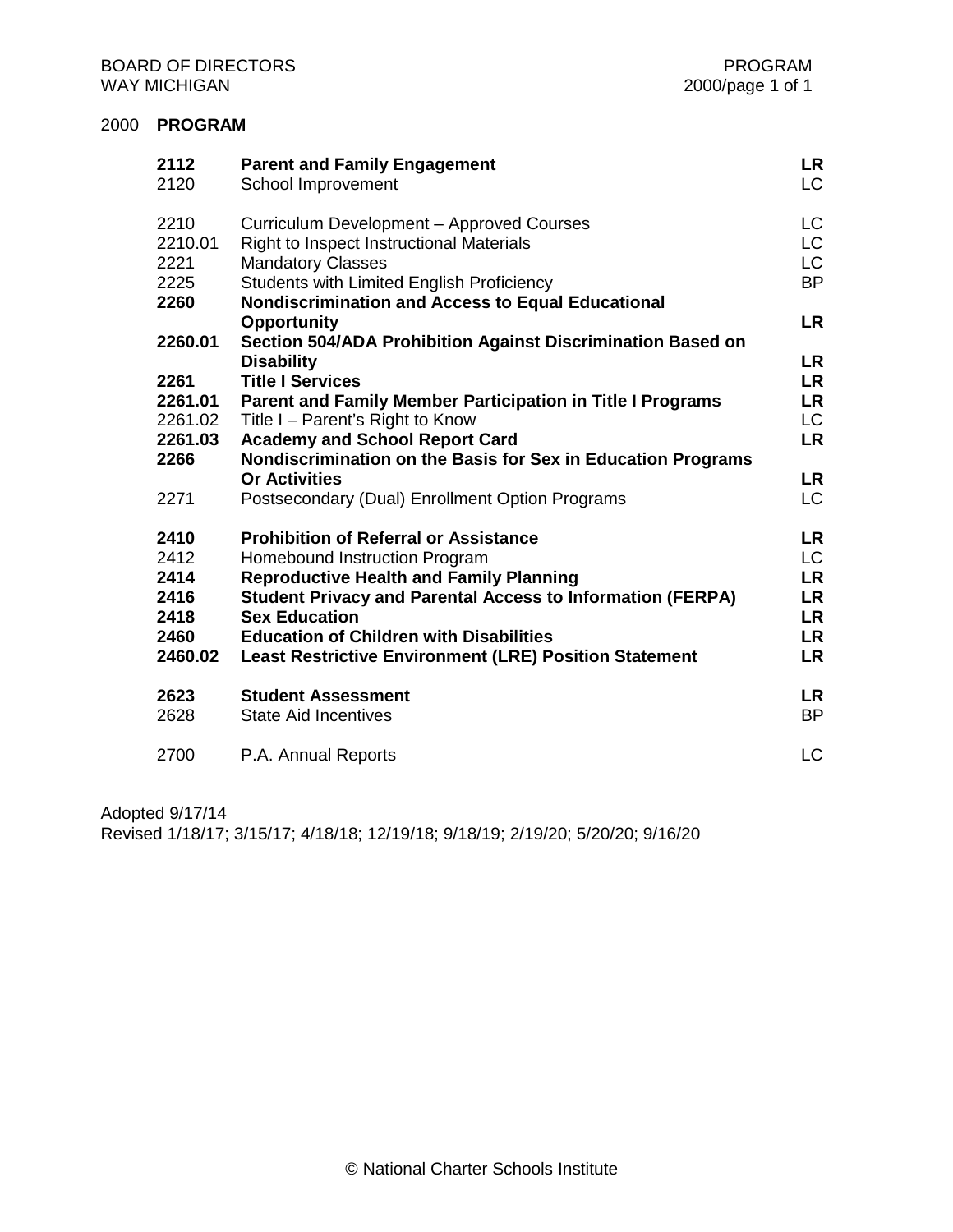# **NONDISCRIMINATION ON THE BASIS OF SEX IN EDUCATION PROGRAMS OR ACTIVITIES**

Reference: 20 U.S.C. 1681 et seq., Title IX of the Education Amendments of 1972 (Title IX) 20 U.S.C. 1400 et seq., The Individuals with Disabilities Education Improvement Act of 2004 (IDEIA) 42 U.S.C. 2000c et seq., Title IV of the Civil Rights Act of 1964 42 U.S.C. 2000d et seq. 42 U.S.C. 2000e et seq. 42 U.S.C. 1983 34 C.F.R. Part 106 OCR's Revised Sexual Harassment Guidance (2001) 20 U.S.C. 1092(F)(6)(A)(v) 34 U.S.C. 12291(a)(10) 34 U.S.C. 12291(a)(8) 34 U.S.C. 12291(a)(30)

#### Introduction

The Board of Directors of the WAY Michigan (hereinafter referred to as "the Board" or "the Academy") does not discriminate on the basis of sex (including sexual orientation or gender identity), in its education programs or activities, and is required by Title IX of the Education Amendments Act of 1972, and its implementing regulations, not to discriminate in such a manner. The requirement not to discriminate in its education program or activity extends to admission and employment. The Board is committed to maintaining an education and work environment that is free from discrimination based on sex, including sexual harassment.

The Board prohibits Sexual Harassment that occurs within its education programs and activities. When the Academy has actual knowledge of Sexual Harassment in its education program or activity against a person in the United States, it shall promptly respond in a manner that is not deliberately indifferent.

Pursuant to its Title IX obligations, the Board is committed to eliminating Sexual Harassment and will take appropriate action when an individual is determined responsible for violating this policy. Educational Service Provider employees, students, third-party vendors and contractors, guests, and other members of the Academy community who commit Sexual Harassment are subject to the full range of disciplinary sanctions set forth in this policy. The Board will provide persons who have experienced Sexual Harassment ongoing remedies as reasonably necessary to restore or preserve access to the Academy's education programs and activities.

## Coverage

This policy applies to Sexual Harassment that occurs within the Academy's education programs and activities and that is committed by a member of the Academy community or a Third Party.

This policy does not apply to Sexual Harassment that occurs off school grounds, in a private setting, and outside the scope of the Academy's education programs and activities; such Sexual Misconduct/Sexual Activity may be prohibited by the Student Code of Conduct if committed by a student, or by Board policies and administrative guidelines, applicable State and/or Federal laws if committed by an Educational Service Provider employee.

Consistent with the U.S. Department of Education's implementing regulations for Title IX, this policy does not apply to Sexual Harassment that occurs outside the geographic boundaries of the United States, even if the Sexual Harassment occurs in the Academy's education programs or activities. Sexual Harassment that occurs outside the geographic boundaries of the United States is governed by the Student Code of Conduct if committed by a student, or by Board policies and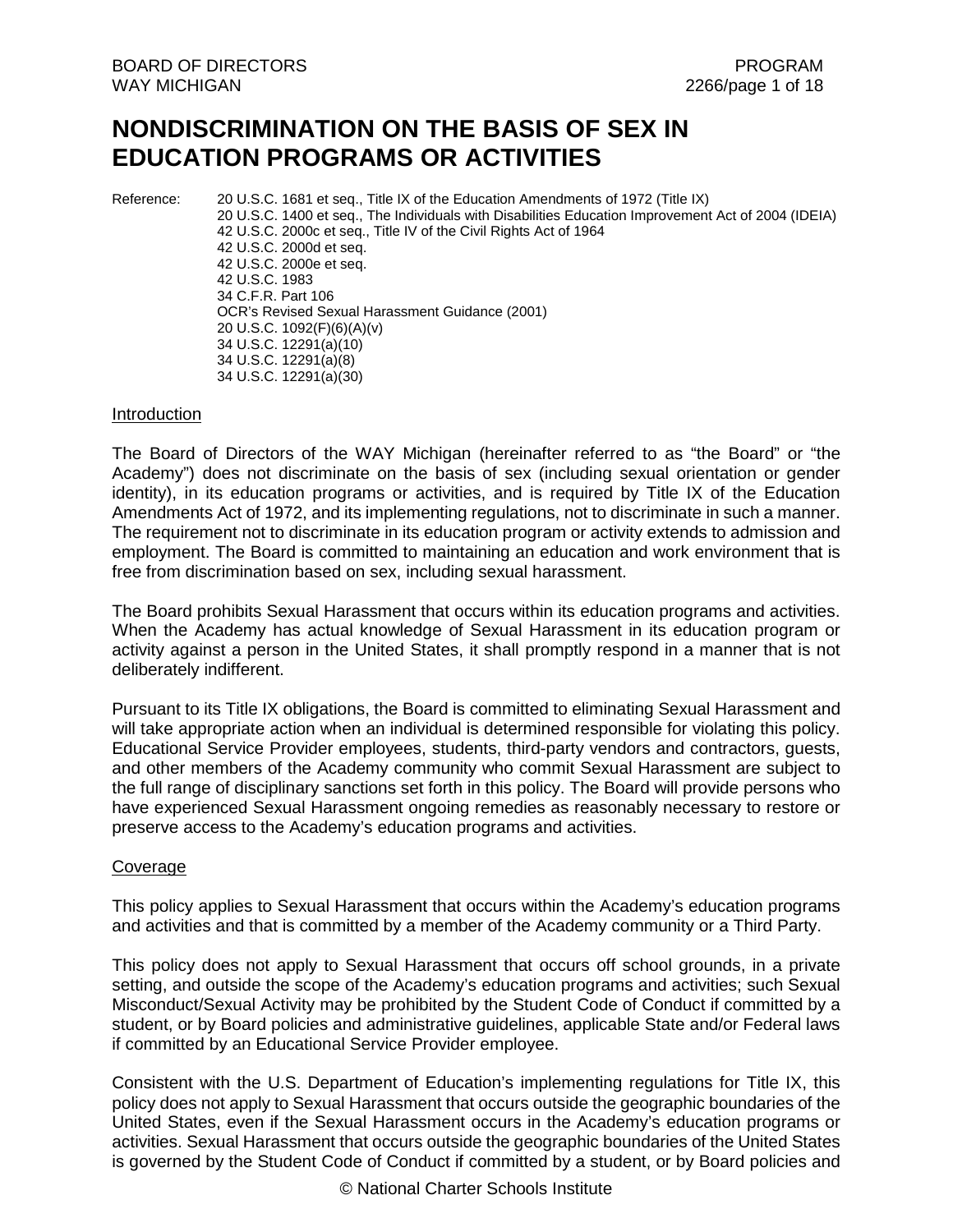administrative guidelines, applicable State and/or Federal laws if committed by an Educational Service Provider employee.

## **Definitions**

Words used in this policy shall have those meanings defined herein; words not defined herein shall be construed according to their plain and ordinary meanings.

Sexual Harassment: "Sexual Harassment" means conduct on the basis of sex that satisfies one or more of the following:

- A. An Educational Service Provider employee conditioning the provision of an aid, benefit, or service of the Academy on an individual's participation in unwelcome sexual conduct (often called "*quid pro quo*" harassment);
- B. Unwelcome conduct determined by a reasonable person to be so severe, pervasive, *and* objectively offensive that it effectively denies a person equal access to the Academy's education program or activity; or
- C. "Sexual assault" as defined in 20 U.S.C. 1092(f)(6)A(v), or "dating violence" as defined in 34 U.S.C. 12291(a)(10), "domestic violence" as defined in 34 U.S.C. 12291(a)(8), or "stalking" as defined in 34 U.S.C. 12291(a)(30).

"Sexual assault" means any sexual act directed against another person, without the consent of the victim, including instances where the victim is incapable of giving consent. Sexual assault includes rape, sodomy, sexual assault with an object, fondling, incest, and statutory rape.

- 1. *Rape* is penetration, no matter how slight, of the vagina or anus with any body part or object, or oral penetration by a sex organ of another person, without the consent of the victim, including instances where the victim is incapable of giving consent because of age or because of temporary or permanent mental or physical incapacity. Attempted rape is included.
- 2. *Sodomy* is oral or anal sexual intercourse with another person, without the consent of the victim, including instances where the victim is incapable of giving consent because of age or because of temporary or permanent mental or physical incapacity.
- 3. *Sexual Assault with an Object* is using an object or instrument to unlawfully penetrate, however slightly, the genital or anal opening of the body of another person, without the consent of the victim, including instances where the victim is incapable of giving consent because of age or because of temporary or permanent mental or physical incapacity. An "object" or "instrument" is anything used by the offender other than the offender's genitalia.
- 4. *Fondling* is the touching of the private body parts of another person for the purpose of sexual gratification, without the consent of the victim, including instances where the victim is incapable of giving consent because of age or because of temporary<br>or bhysical incapacity. or permanent mental or physical incapacity.
- 5. *Incest* is sexual intercourse between persons who are related to each other within the degrees wherein marriage is prohibited by State law.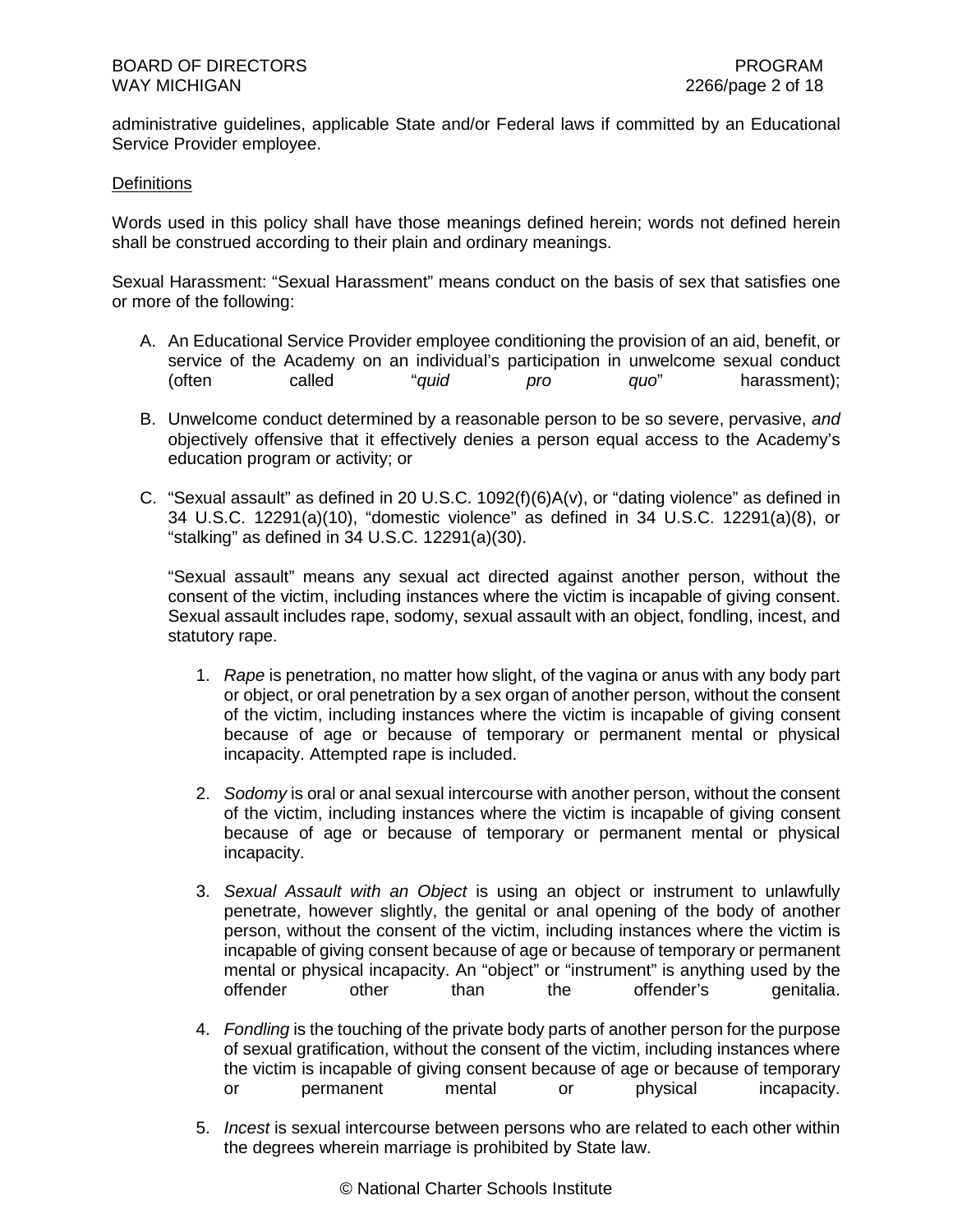- 6. *Statutory Rape* is sexual intercourse with a person who is under the statutory age of consent as defined by State law.
- 7. *Consent* refers to words or actions that a reasonable person would understand as agreement to engage in the sexual conduct at issue. A person may be incapable of giving consent because of age or because of temporary or permanent mental or physical incapacity. A person who is incapacitated is not capable of giving consent.
- 8. *Incapacitated* refers to the state where a person does not understand and/or appreciate the nature or fact of sexual activity due to the effect of drugs or alcohol consumption, medical condition, disability, or due to a state of unconsciousness or sleep.
- D. "Domestic violence" includes felony or misdemeanor crimes of violence committed by:
	- 1. a current or former spouse or intimate partner of the victim;
	- 2. a person with whom the victim shares a child in common;
	- 3. a person who is cohabitating with or has cohabitated with the victim as a spouse or intimate partner;
	- 4. a person similarly situated to a spouse of the victim under the domestic or family violence laws of the jurisdiction in which the crime occurred; or
	- 5. any other person against an adult or youth victim who is protected from that person's acts under the domestic or family violence laws of the jurisdiction in which the crime occurred.
- E. "Dating violence" means violence committed by a person who is or has been in a social relationship of a romantic or intimate nature with the victim. The existence of such a relationship shall be determined based on consideration of the length of the relationship, the type of relationship, and the frequency of interaction between the persons involved in the relationship.
- F. "Stalking" means engaging in a course of conduct directed at a specific person that would cause a reasonable person to  $-$  (1) fear for the person's safety or the safety of others; or (2) suffer substantial emotional distress.

Complainant: "Complainant" means an individual who is alleged to be the victim of conduct that could constitute Sexual Harassment.

Respondent: "Respondent" means an individual who has been reported to be the perpetrator of conduct that could constitute Sexual Harassment.

Formal Complaint: "Formal Complaint" means a document filed by a Complainant or signed by the Title IX Coordinator alleging Sexual Harassment against a Respondent and requesting that the Academy investigate the allegation(s) of Sexual Harassment. At the time of filing a Formal Complaint with the Academy, a Complainant must be participating in or attempting to participate in the Academy's education program or activity. A "document filed by a complainant'' means a document or electronic submission (such as by electronic mail or through an online portal that the Board provides for this purpose) that contains the Complainant's physical or digital signature, or otherwise indicates that the Complainant is the person filing the Formal Complaint. Where the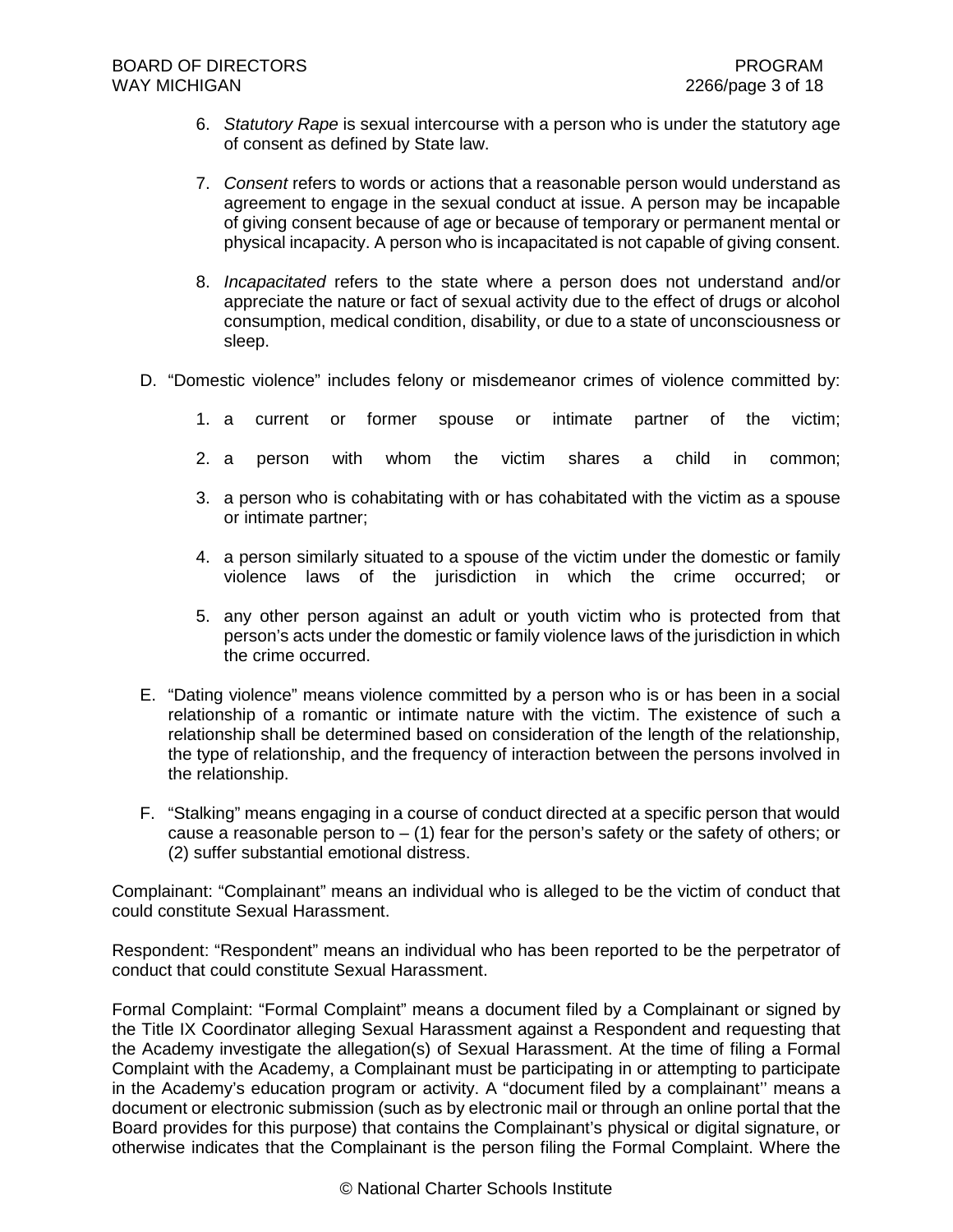Title IX Coordinator signs a Formal Complaint, the Title IX Coordinator is not a Complainant or a party to the Formal Complaint and must not have a conflict of interest or bias for or against complainants or respondents generally or an individual complainant or respondent.

Actual Knowledge: "Actual knowledge" means notice of Sexual Harassment or allegations of Sexual Harassment to the Academy's Title IX Coordinator, or any Academy official who has authority to institute corrective measures on behalf of the Board, or any Educational Service Provider employee. The mere ability or obligation to report Sexual Harassment or to inform a student about how to report Sexual Harassment, or having been trained to do so, does not qualify an individual as one who has authority to institute corrective measures on behalf of the Academy. "Notice" includes, but is not limited to, a report of Sexual Harassment to the Title IX Coordinator. This standard is not met when the only Academy official with actual knowledge is the Respondent.

Supportive Measures: "Supportive measures" means non-disciplinary, non-punitive individualized services offered as appropriate, as reasonably available, and without fee or charge to the Complainant or the Respondent before or after the filing of a Formal Complaint or where no Formal Complaint has been filed. Such measures are designed to restore or preserve equal access to the Academy's education program or activity without unreasonably burdening the other party, including measures designed to protect the safety of all parties or the Academy's educational environment, or deter Sexual Harassment. Supportive measures may include counseling, extensions of deadlines or other course-related adjustments, modifications of work or class schedules, school/campus escort services, mutual restrictions of contact between the parties, changes in work locations), leaves of absence, increased security and monitoring of certain areas of the campus (including academy buildings and facilities), and other similar measures.

Education Program or Activity: "Education program or activity" refers to all operations of the Academy, including but not limited to in-person and online educational instruction, employment, extracurricular activities, athletics, performances, and community engagement and outreach programs. The term applies to all activity that occurs on academy grounds or on other property owned or occupied by the Board. It also includes locations, events and circumstances that take place off-academy property/grounds over which the Board exercises substantial control over both the Respondent and the context in which the Sexual Harassment occurs.

Academy community: "Academy community" refers to students and Educational Service Provider employees (i.e., administrators, and professional and classified staff), as well as Board members, agents, volunteers, contractors, or other persons subject to the control and supervision of the Board.

Third Parties: "Third Parties" include, but are not limited to, guests and/or visitors on Academy property (e.g., visiting speakers, participants on opposing athletic teams, parents), vendors doing business with, or seeking to do business with the Board, and other individuals who come in contact with members of the Academy community at academy-related events/activities (whether on or off Academy property).

Inculpatory Evidence: "Inculpatory evidence" is evidence that tends to establish a Respondent's responsibility for alleged Sexual Harassment.

Exculpatory Evidence: "Exculpatory evidence" is evidence that tends to clear or excuse a Respondent from allegations of Sexual Harassment.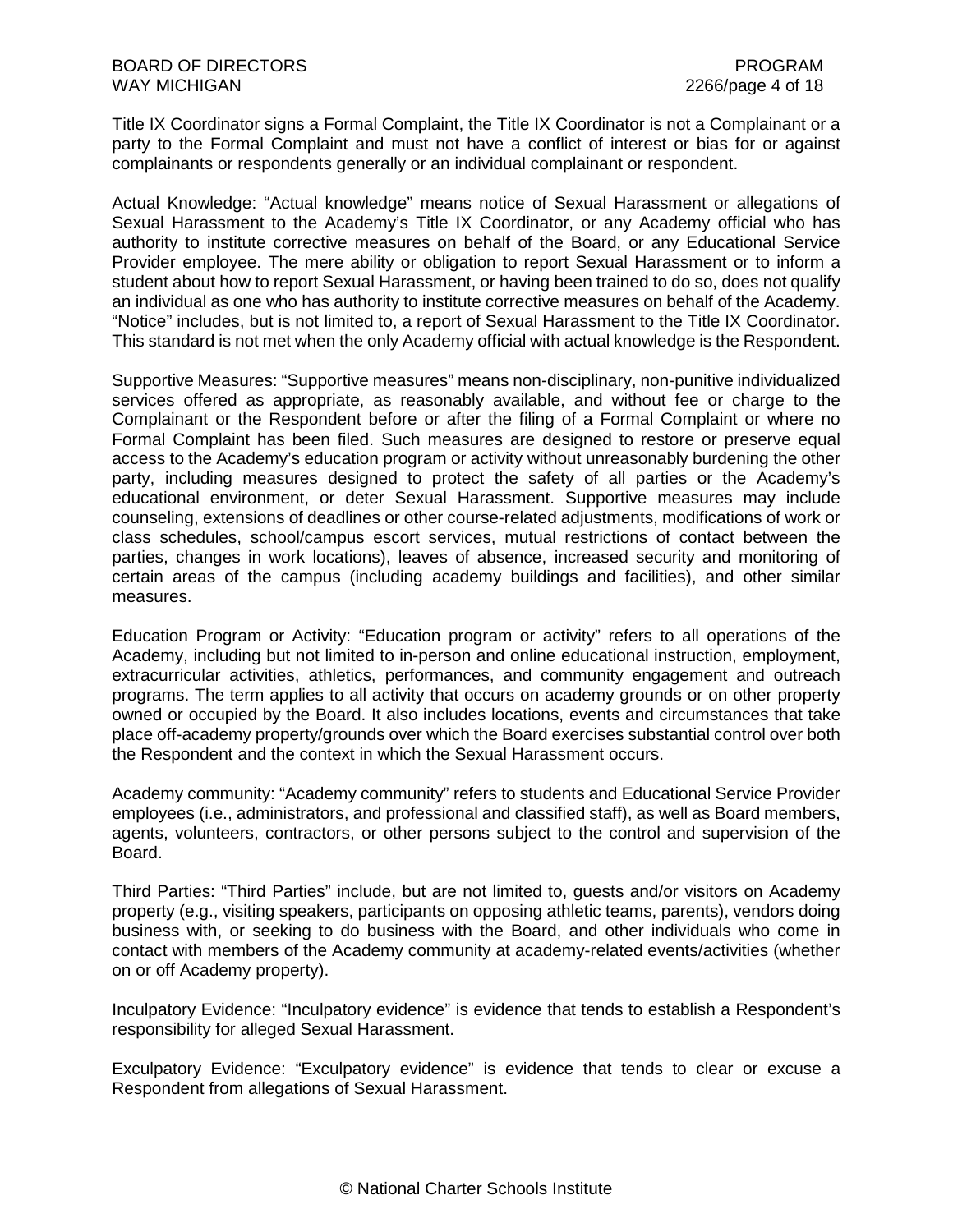Day(s): Unless expressly stated otherwise, the term "day" or "days" as used in this policy means business day(s) (i.e., a day(s) that the Board office is open for normal operating hours, Monday  $-$ Friday, excluding State-recognized holidays),

Eligible Student: "Eligible Student" means a student who has reached eighteen (18) years of age or is attending an institution of postsecondary education.

## Title IX Coordinator(s)

The Board of Directors designates and authorizes the following individual(s) to oversee and coordinate its efforts to comply with Title IX and its implementing regulations:

> Regional Team Leader (313) 638-2716 407 E. Fort Street, Suite 205 Detroit, MI 48226

The Title IX Coordinator shall report directly to the School Leader. Questions about this policy should be directed to the Title IX Coordinator.

The School Leader or Educational Service Provider shall notify applicants for admission and employment, students, parents or legal guardians of elementary and secondary school students, Educational Service Provider employees, and all unions or professional organizations holding collective bargaining or professional agreements with the Board of the following information:

The Board of Directors of WAY Michigan does not discriminate on the basis of sex in its education program or activity, and is required by Title IX and its implementing regulations not to discriminate in such a manner. The requirement not to discriminate in its education program or activity extends to admission and employment.

The Academy's Title IX Coordinator(s) is/are:

Regional Team Leader (313) 638-2716 407 E. Fort Street, Suite 205 Detroit, MI 48226

Any inquiries about the application of Title IX and its implementing regulations to the Academy may be referred to the Title IX Coordinator(s), the Assistant Secretary for the U.S. Department of Education's Office for Civil Rights, or both.

The Board has adopted a grievance process that provide for the prompt and equitable resolution of student and employee complaints alleging any action that is prohibited by Title IX and/or its implementing regulations. The grievance process is included in Policy 2266 – Nondiscrimination on the Basis of Sex in Education Programs or Activities, which is available at: https://www.waymichigan.net/.The grievance process specifically addresses how to report or file a complaint of sex discrimination, how to report or file a formal complaint of Sexual Harassment, and how the Academy will respond.

The School Leader shall also prominently display the Title IX Coordinator's(s') contact information – including name(s) and/or title(s), phone number(s), office address(es), and e-mail address(es) – and this policy on the Academy's website and in each handbook or catalog that the Board makes available to applicants for admission and employment, students, parents or legal guardians of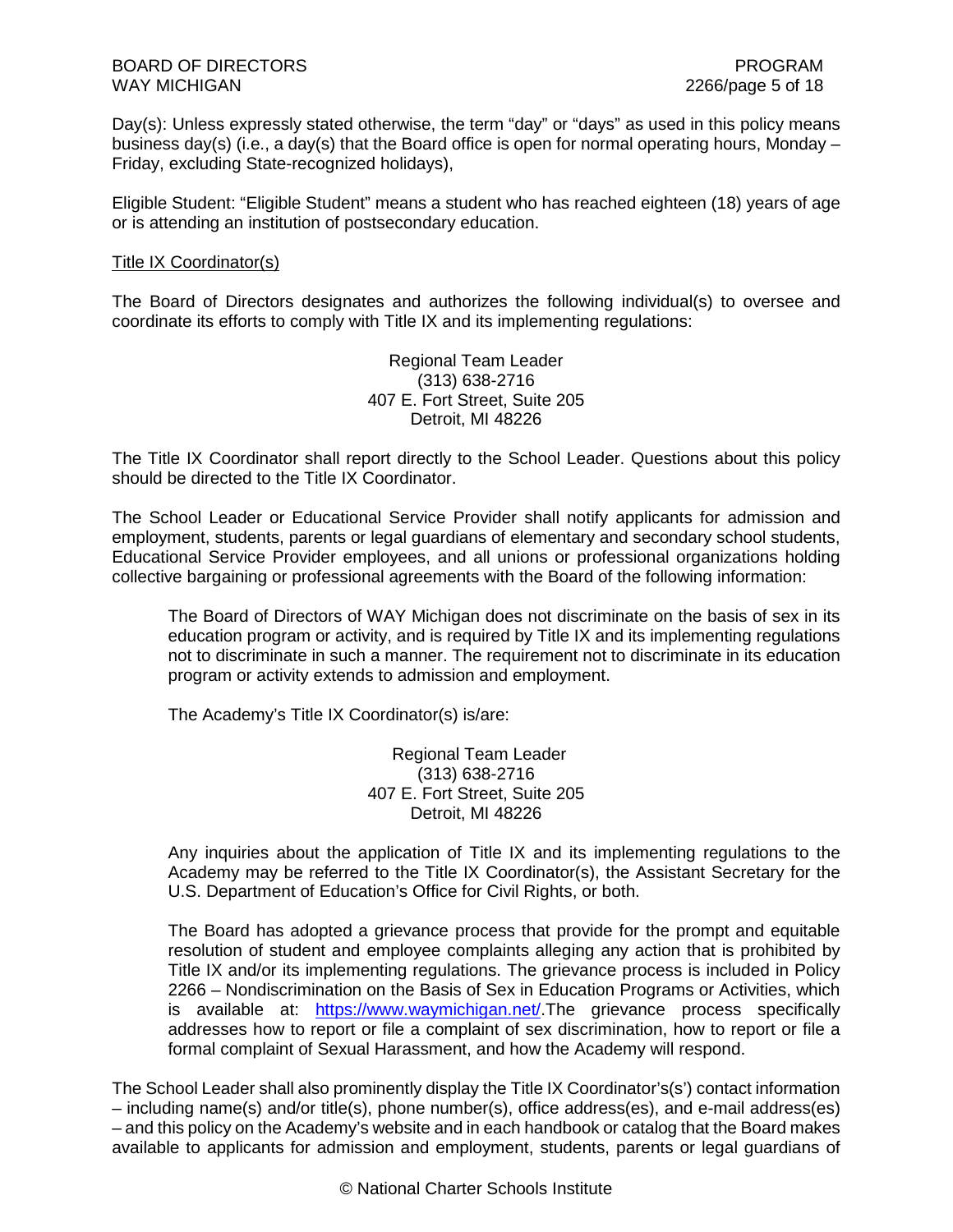elementary and secondary school students, Educational Service Provider employees, and all unions or professional organizations holding collective bargaining or professional agreements.

#### Grievance Process

The Board is committed to promptly and equitably resolving student and employee complaints alleging Sexual Harassment. The Academy's response to allegations of Sexual Harassment will treat Complainants and Respondents equitably, including providing supportive measures to the Complainant and Respondent, as appropriate, and following this Grievance Process before imposition of any disciplinary sanctions or other actions, other than supportive measures, against the Respondent.

The Title IX Coordinator(s), along with any investigator(s), decision-maker(s), or any person(s) designated to facilitate an informal resolution process, shall not have a conflict of interest or bias for or against Complainants or Respondents generally or an individual Complainant or Respondent.

If a determination of responsibility for Sexual Harassment is made against the Respondent, the Board will provide remedies to the Complainant. The remedies will be designed to restore or preserve equal access to the Academy's education program or activity. Potential remedies include, but are not limited to, individualized services that constitute supportive measures. Remedies may also be disciplinary or punitive in nature and may burden the Respondent.

## Report of Sexual Discrimination/Harassment

Any person may report sex discrimination, including Sexual Harassment (whether or not the person reporting is the person alleged to be the victim of conduct that could constitute sex discrimination or Sexual Harassment), in person, by mail, by telephone, or by electronic mail, using the Title IX Coordinator's(s') contact information listed above, or by any other means that results in the Title IX Coordinator receiving the person's oral or written report. Reports may be made at any time (including during non-business hours), by using the telephone number(s) or electronic mail address(es), or by mail to the office address(es), listed for the Title IX Coordinator(s).

Students, Board members, and Educational Service Provider employees are required, and other members of the Academy community, and Third Parties) are encouraged, to report allegations of sex discrimination or Sexual Harassment promptly to the/a Title IX Coordinator or to any Educational Service Provider employee, who will in turn notify the/a Title IX Coordinator. Reports can be made orally or in writing and should be as specific as possible. The person making the report should, to the extent known, identify the alleged victim(s), perpetrator(s), and witness(es), and describe in detail what occurred, including date(s), time(s), and location(s).

If a report involves allegations of Sexual Harassment by or involving the Title IX Coordinator, the person making the report should submit it to the School Leader, or another Educational Service Provider employee who, in turn, will notify the School Leader of the report. The School Leader will then serve in place of the Title IX Coordinator for purposes of addressing that report of Sexual Harassment.

The Board does business with various vendors, contractors, and other third-parties who are not students or employees of the Board. Notwithstanding any rights that a given vendor, contractor, or third-party Respondent may have under this policy, the Board retains the right to limit any vendor's, contractor's, or third-party's access to school grounds for any reason. The Board further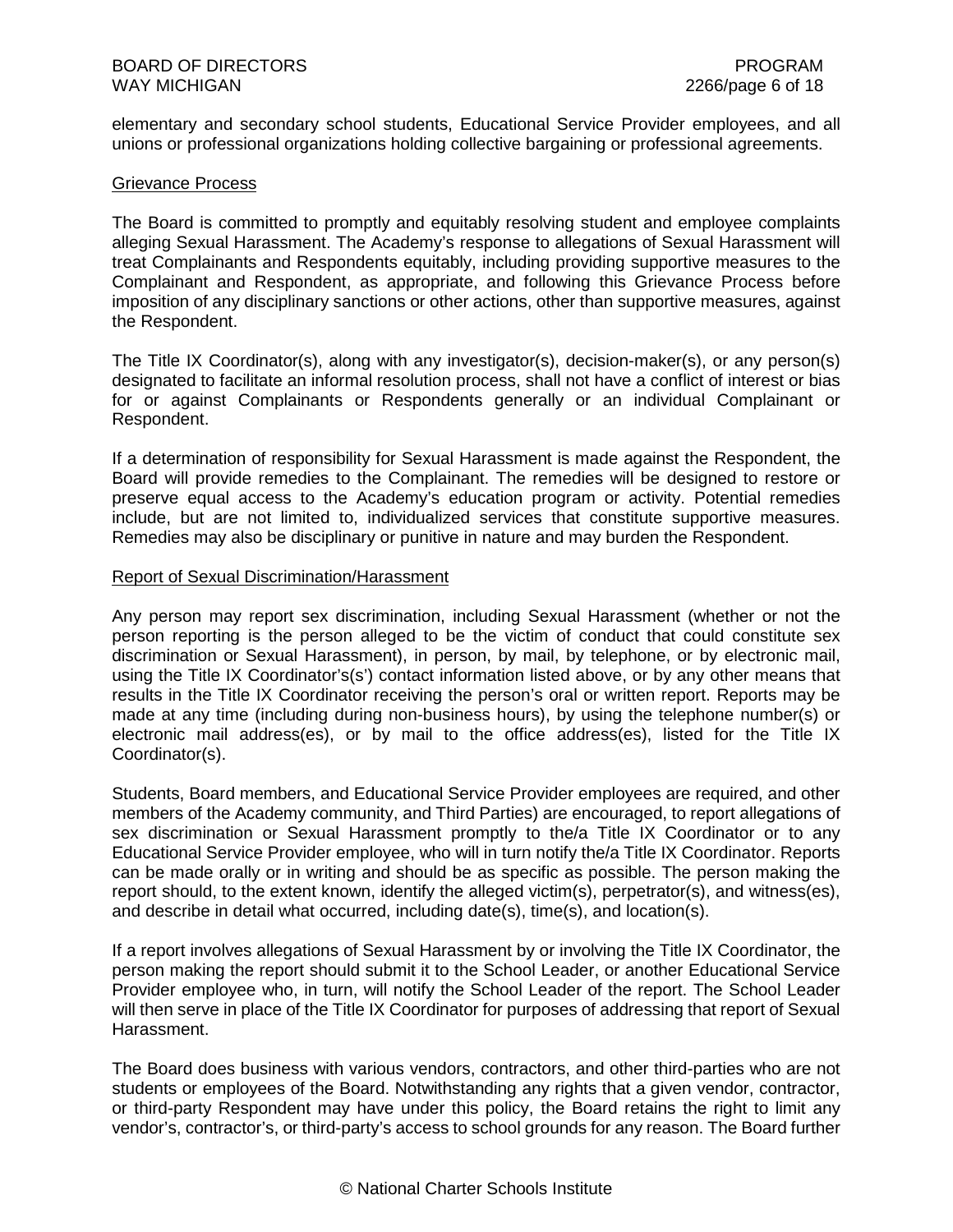retains all rights it enjoys by contract or law to terminate its relationship with any vendor, contractor, or third-party irrespective of any process or outcome under this policy.

A person may file criminal charges simultaneously with filing a Formal Complaint. A person does not need to wait until the Title IX investigation is completed before filing a criminal complaint. Likewise, questions or complaints relating to Title IX may be filed with the U.S. Department of Education's Office for Civil Rights at any time.

Any allegations of Sexual Misconduct/Sexual Activity not involving Sexual Harassment will be addressed through the procedures outlined in Board policies the applicable Student Code of Conduct, applicable collective bargaining agreement, and/or Employee/Administrator Handbook.

Because the Board is considered to have actual knowledge of Sexual Harassment or allegations of Sexual Harassment if any Educational Service Provider employee has such knowledge, and because the Board must take specific actions when it has notice of Sexual Harassment or allegations of Sexual Harassment, an Educational Service Provider employee who has independent knowledge of or receives a report involving allegations of sex discrimination and/or Sexual Harassment must notify the/a Title IX Coordinator within two (2) days of learning the information or receiving the report. The Educational Service Provider employee must also comply with mandatory reporting responsibilities pursuant to M.C.L. 722.623 and Policy 8462 – Student Abuse and Neglect, if applicable. If the Educational Service Provider employee's knowledge is based on another individual bringing the information to the Educational Service Provider employee's attention and the reporting individual submitted a written complaint to the Educational Service Provider employee, the Educational Service Provider employee must provide the written complaint to the Title IX Coordinator.

If an Educational Service Provider employee fails to report an incident of Sexual Harassment of which the Educational Service Provider employee is aware, the Educational Service Provider employee may be subject to disciplinary action, up to and including termination.

When a report of Sexual Harassment is made, the Title IX Coordinator shall promptly (i.e., within two (2) days of the Title IX Coordinator's receipt of the report of Sexual Harassment) contact the Complainant (including the parent/guardian if the Complainant is under 18 years of age or under guardianship) to discuss the availability of supportive measures, consider the Complainant's wishes with respect to supportive measures, inform the Complainant of the availability of supportive measures with or without the filing of a Formal Complaint, and explain to the Complainant the process for filing a Formal Complaint. The Title IX Coordinator is responsible for coordinating the effective implementation of supportive measures. Any supportive measures provided to the Complainant or Respondent shall be maintained as confidential, to the extent that maintaining such confidentiality will not impair the ability of the Academy to provide the supportive measures.

Emergency Removal: Subject to limitations and/or procedures imposed by State and/or Federal law, the Academy may remove a student Respondent from its education program or activity on an emergency basis after conducting an individualized safety and risk analysis. The purposes of the individualized safety and risk analysis is to determine whether the student Respondent poses an immediate threat to the physical health or safety of any student or other individual arising from the allegations of Sexual Harassment that justifies removal. If the Academy determines the student Respondent poses such a threat, it will so notify the student Respondent and the student Respondent will have an opportunity to challenge the decision immediately following the removal. See Policy 5610 – Emergency Removal, Suspension, and Expulsion of Students and Policy 5611 – Due Process Rights.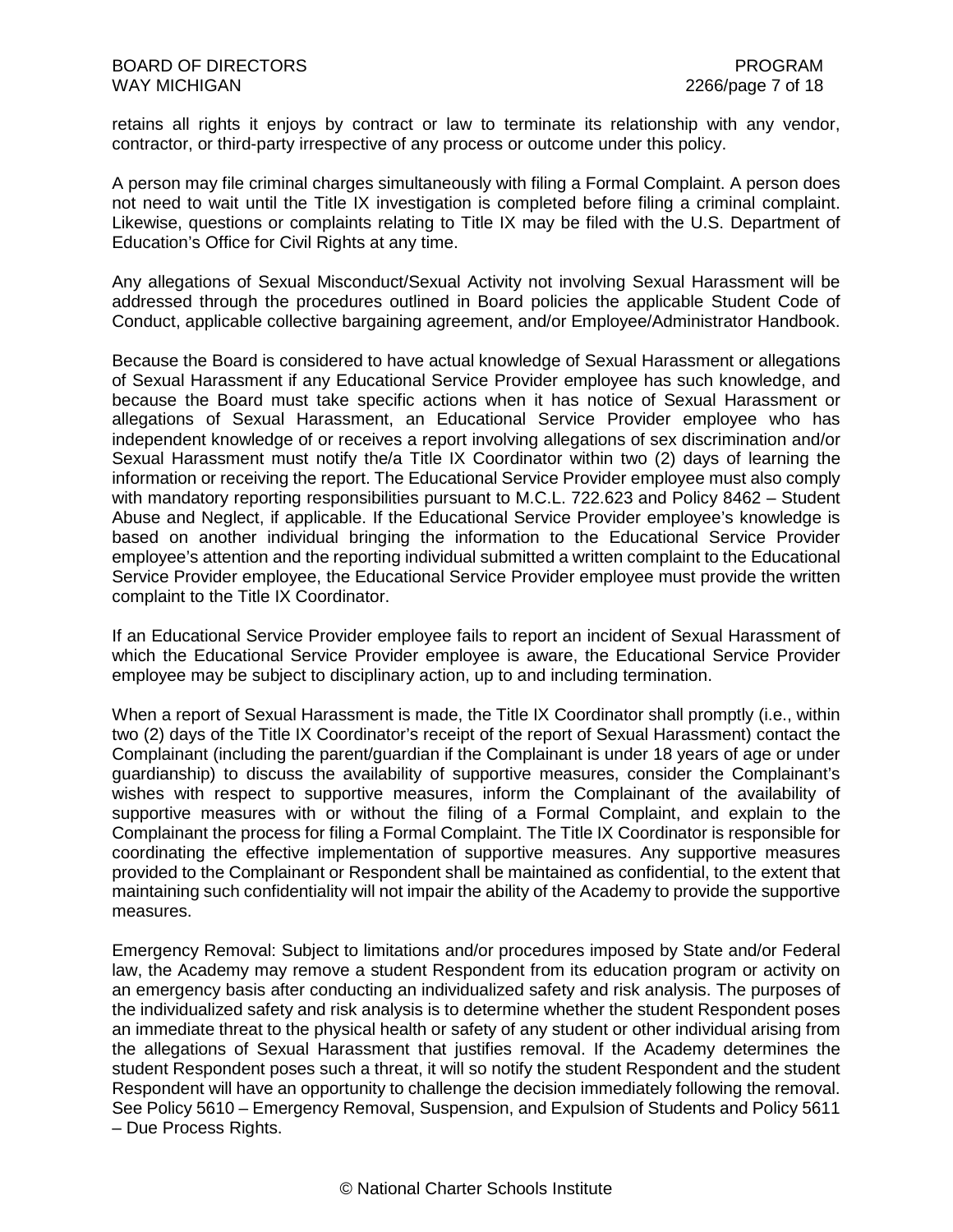If the Respondent is a non-student employee, the Academy may place the Respondent on administrative leave during the pendency of the grievance process.

For all other Respondents, including other members of the Academy community and Third Parties, the Board retains broad discretion to prohibit such persons from entering onto its academy grounds and other properties at any time and for any reason, whether after receiving a report of Sexual Harassment or otherwise.

#### Formal Complaint of Sexual Harassment

A Formal Complaint may be filed with the Title IX Coordinator in person, by mail, or by electronic mail, by using the contact information set forth above. If a Formal Complaint involves allegations of Sexual Harassment by or involving the Title IX Coordinator, the Complainant should submit the Formal Complaint to the School Leader, who will designate another person to serve in place of the Title IX Coordinator for the limited purpose of implementing the grievance process with respect to that Formal Complaint.

When the Title IX Coordinator receives a Formal Complaint or signs a Formal Complaint, the Academy will follow its Grievance Process, as set forth herein. Specifically, the Academy will undertake an objective evaluation of all relevant evidence – including both inculpatory and exculpatory evidence – and provide that credibility determinations will not be based on a person's status as a Complainant, Respondent, or witness.

It is a violation of this policy for a Complainant(s), Respondent(s), and/or witness(es) to knowingly making false statements or knowingly submitting false information during the grievance process, including intentionally making a false report of Sexual Harassment or submitting a false Formal Complaint. The Board will not tolerate such conduct, which is a violation of the Student Code of Conduct.

The Respondent is presumed not responsible for the alleged conduct until a determination regarding responsibility is made at the conclusion of the grievance process.

## **Timeline**

The Academy will seek to conclude the grievance process, including resolving any appeals, within sixty (60) days of receipt of the Formal Complaint.

If the Title IX Coordinator offers informal resolution processes, the informal resolution processes may not be used by the Complainant or Respondent to unduly delay the investigation and determination of responsibility. The timeline, however, may be subject to a temporary delay of the grievance process or a limited extension for good cause with written notice to the Complainant and the Respondent of the delay or extension and the reasons for the action. Good cause may include considerations such as the absence of a party, a party's advisor, or a witness; concurrent law enforcement activity; and the need for language assistance or accommodation of disabilities.

Upon receipt of a Formal Complaint, the Title IX Coordinator will provide written notice of the following to the parties who are known:

- A. Notice of the Board's grievance process, including any informal resolution processes;
- B. Notice of the allegations of misconduct that potentially constitutes Sexual Harassment as defined in this policy, including sufficient details known at the time and with sufficient time to prepare a response before any initial interview. Sufficient details include the identities of the parties involved in the incident, if known, the conduct allegedly constituting Sexual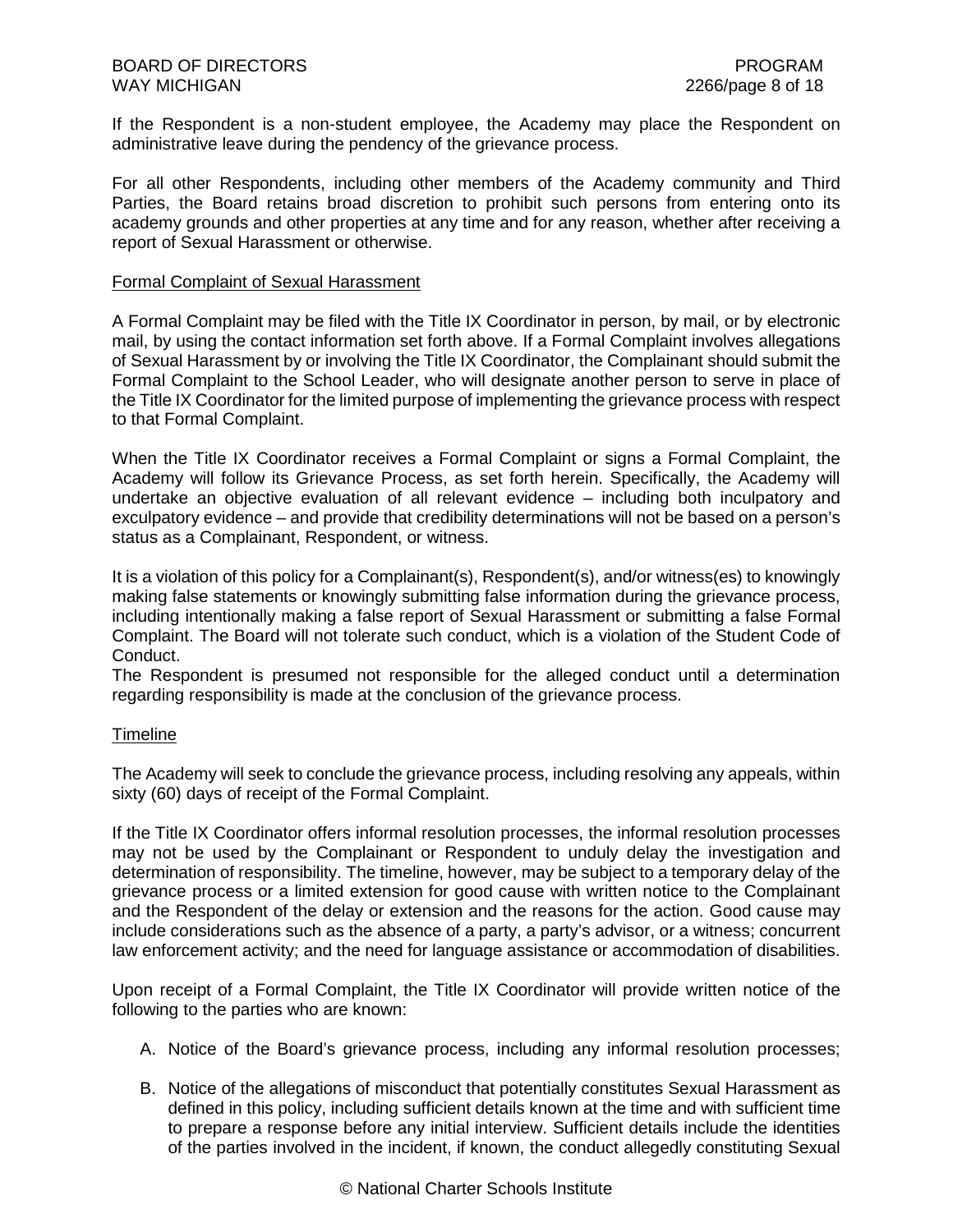Harassment, and the date and location of the alleged incident, if known. The written notice must:

- 1. include a statement that the Respondent is presumed not responsible for the alleged conduct and that a determination regarding responsibility will be made at the conclusion of the grievance process:
- 2. inform the parties that they may have an advisor of their choice, who may be, but is not required to be, an attorney, and may inspect and review evidence.
- 3. inform the parties of any provision in the Student Code of Conduct that prohibits knowingly making false statements or knowingly submitting false information during the grievance process.

If, during the course of the investigation, the investigator becomes aware of allegations about the Complainant or Respondent that are not included in the original notice provided to the parties, the investigator will notify the Title IX Coordinator and the Title IX Coordinator will decide whether the investigator should investigate the additional allegations; if the Title IX Coordinator decides to include the new allegations as part of the investigation, the Title IX Coordinator will provide notice of the additional allegations to the parties whose identities are known.

## Dismissal of a Formal Complaint

The Academy shall investigate the allegations in a Formal Complaint, *unless* the conduct alleged in the Formal Complaint:

- A. would not constitute Sexual Harassment (as defined in this policy) even if proved;
- B. did not occur in the Academy's education program or activity; or
- C. did not occur against a person in the United States.

If one of the preceding circumstances exist, the Title IX Coordinator *shall* dismiss the Formal Complaint. If the Title IX Coordinator dismisses the Formal Complaint due to one of the preceding reasons, the Academy may still investigate and take action with respect to such alleged misconduct pursuant to another provision of an applicable code of conduct, Board policy, and/or Employee/Administrator Handbook.

The Title IX Coordinator *may* dismiss a Formal Complaint, or any allegations therein, if at any time during the investigation:

- A. a Complainant notifies the Title IX Coordinator in writing that the Complainant would like to withdraw the Formal Complaint or any allegations therein;
- B. the Respondent is no longer enrolled in the Academy or employed by the Board; or
- C. specific circumstances prevent the Academy from gathering evidence sufficient to reach a determination as to the Formal Complaint or allegations therein.

If the Title IX Coordinator dismisses a Formal Complaint or allegations therein, the Title IX Coordinator must promptly send written notice of the dismissal and the reason(s) therefor simultaneously to the parties.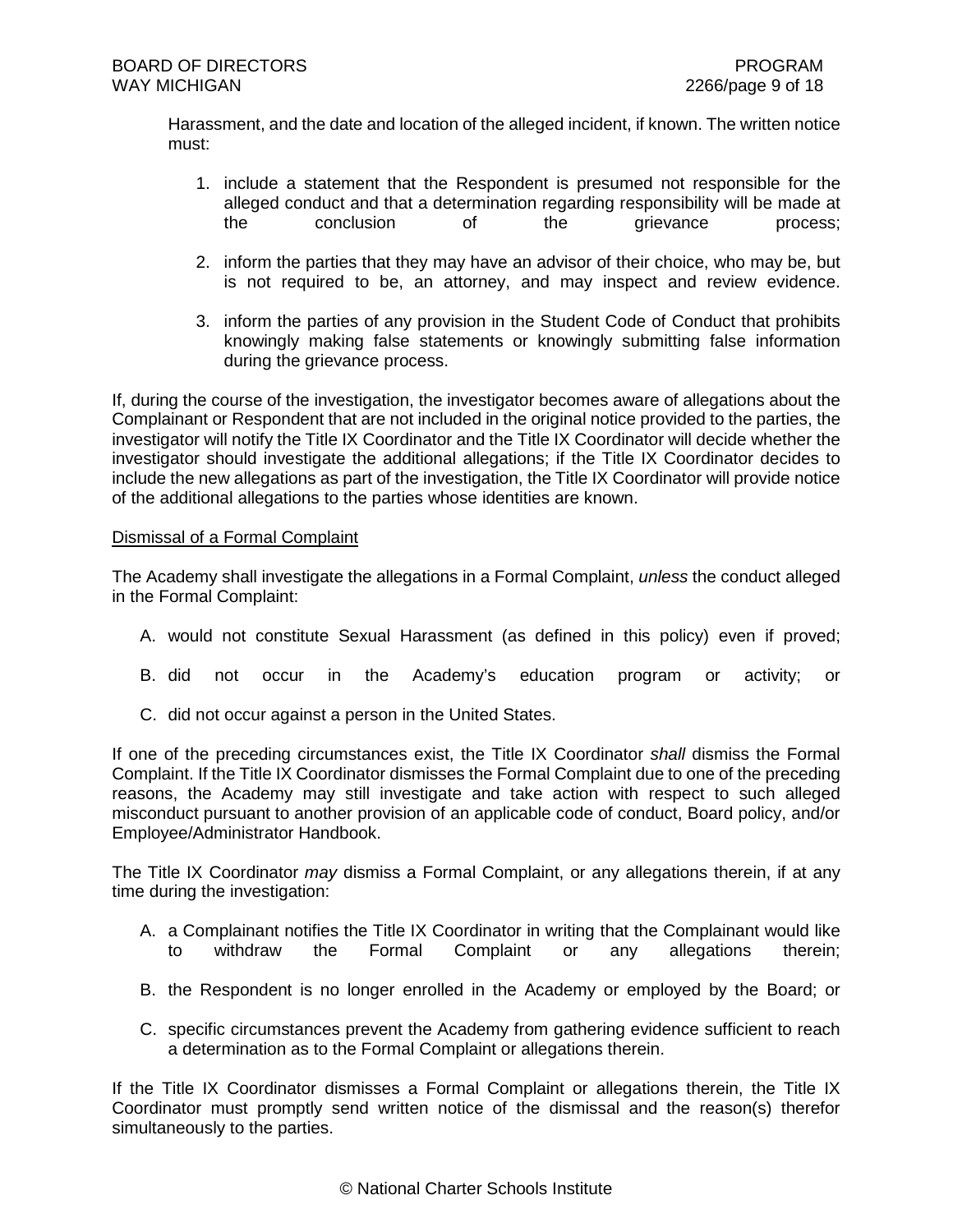## Consolidation of Formal Complaints

The Title IX Coordinator may consolidate Formal Complaints as to allegations of Sexual Harassment against more than one Respondent, or by more than one Complainant against one or more Respondents, or by one party against the other party, where the allegations of Sexual Harassment arise out of the same facts or circumstances.

Where a grievance process involves more than one Complainant or more than one Respondent, references in this policy to the singular "party," "Complainant," or "Respondent" include the plural, as applicable.

#### Informal Resolution Process

Under no circumstances shall a Complainant be required as a condition of enrollment or continuing enrollment, or employment or continuing employment, or enjoyment of any other right, to waive any right to an investigation and adjudication of a Formal Complaint of Sexual Harassment. Similarly, no party shall be required to participate in an informal resolution process.

If a Formal Complaint is filed, the Title IX Coordinator may offer to the parties an informal resolution process. If the parties mutually agree to participate in the informal resolution process, the Title IX Coordinator shall designate a trained individual to facilitate an informal resolution process, such as mediation, that does not involve a full investigation and adjudication. The informal resolution process may be used at any time prior to the decision-maker(s) reaching a determination regarding responsibility.

If the Title IX Coordinator is going to propose an informal resolution process, the Title IX Coordinator shall provide to the parties a written notice disclosing:

- A. the allegations;
- B. the requirements of the informal resolution process including the circumstances under which it precludes the parties from resuming a Formal Complaint arising from the same allegations; and
- C. any consequences resulting from participating in the informal resolution process, including the records that will be maintained or could be shared.

Any time prior to agreeing to a resolution, any party has the right to withdraw from the informal resolution process and resume the grievance process with respect to the Formal Complaint.

Before commencing the informal resolution process, the Title IX Coordinator shall obtain from the parties their voluntary, written consent to the informal resolution process.

During the pendency of the informal resolution process, the investigation and adjudication processes that would otherwise occur have stayed and all related deadlines are suspended.

The informal resolution process is not available to resolve allegations that an Educational Service Provider employee or another adult member of the Academy community or Third Party sexually harassed a student.

The informal resolution process is not available to resolve allegations involving a sexual assault involving a student Complainant and a student Respondent.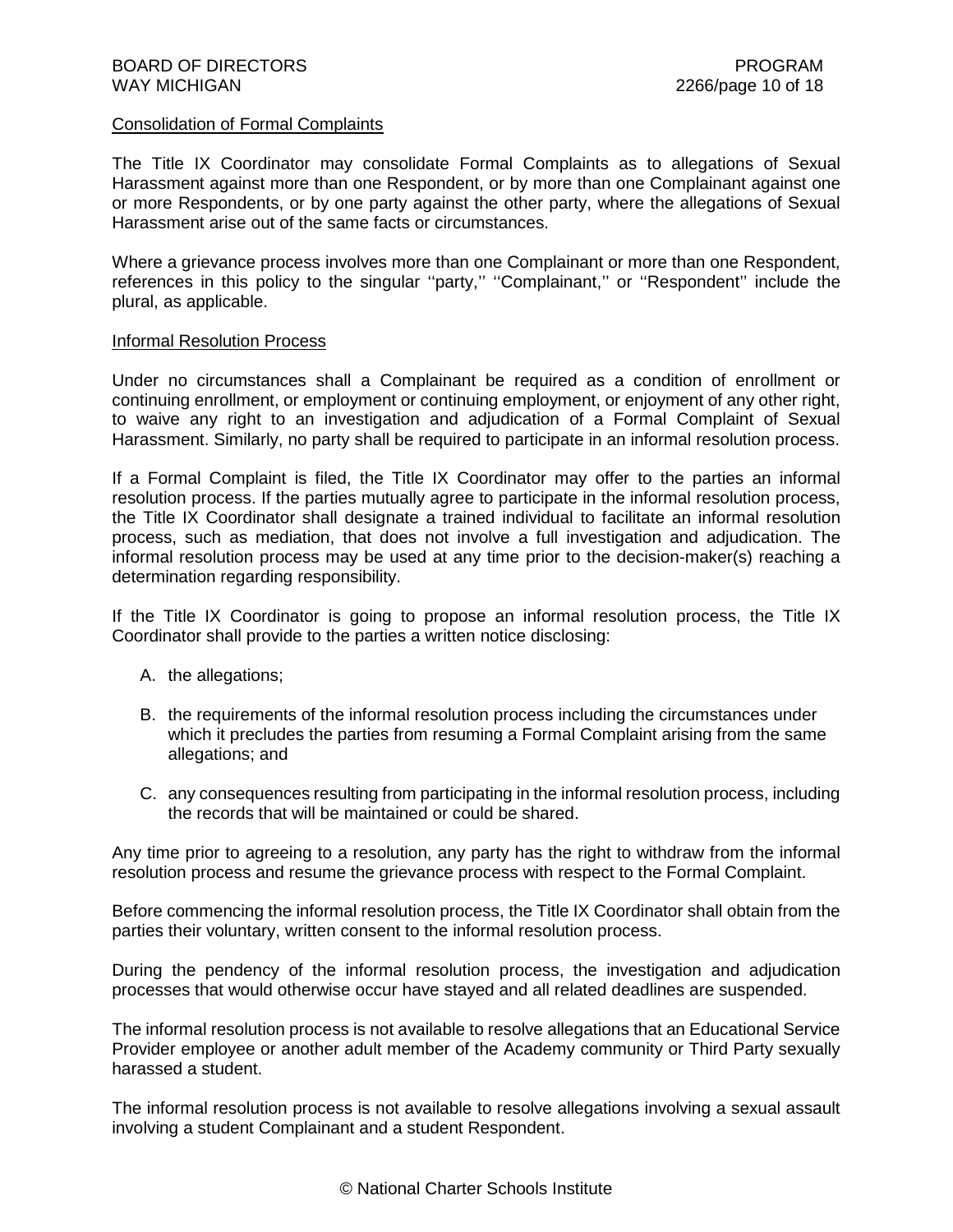#### Investigation of a Formal Complaint of Sexual Harassment

In conducting the investigation of a Formal Complaint and throughout the grievance process, the burden of proof and the burden of gathering evidence sufficient to reach a determination regarding responsibility is on the Academy, not the parties.

In making the determination of responsibility, the decision-maker(s) is(are) directed to use the preponderance of the evidence standard. The decision-maker(s) is charged with considering the totality of all available evidence, from all relevant sources.

The Academy is not permitted to access, consider, disclose, or otherwise use a party's records that are made or maintained by a physician, psychiatrist, psychologist, or other recognized professional or paraprofessional acting in the professional's or paraprofessional's capacity, or assisting in that capacity, and which are made and maintained in connection with the provision of treatment to the party, unless the party provides the Academy with voluntary, written consent to do so; if a student party is not an Eligible Student, the Academy must obtain the voluntary, written consent of a parent.

Similarly, the investigator(s) and decision-maker(s) may not require, allow, rely upon or otherwise use questions or evidence that constitute, or seek disclosure of, information protected under a legally recognized privilege, unless the person holding such privilege has waived the privilege in writing.

As part of the investigation, the parties have the right to:

- A. present witnesses, including fact and expert witnesses, and other inculpatory and exculpatory evidence; and
- B. have others present during any grievance proceeding, including the opportunity to be accompanied to any related meeting or proceeding by the advisor of their choice, who may be, but is not required to be, an attorney. The Academy may not limit the choice or presence of an advisor for either the Complainant or Respondent in any meeting or grievance proceeding.

Neither party shall be restricted in their ability to discuss the allegations under investigation or to gather and present relevant evidence.

The Academy will provide to a party whose participation is invited or expected written notice of the date, time, location, participants, and purpose of all investigative interviews, or other meetings, with sufficient time for the party to prepare to participate. The investigator(s) and decisionmaker(s) must provide a minimum of one (1) days' notice with respect to investigative interviews and other meetings.

Both parties shall have an equal opportunity to inspect and review any evidence obtained as part of the investigation that is directly related to the allegations raised in the Formal Complaint, including the evidence upon which the Academy does not intend to rely in reaching a determination regarding responsibility and inculpatory or exculpatory evidence whether obtained from a party or other source, so that each party can meaningfully respond to the evidence prior to the conclusion of the investigation.

Prior to completion of the investigative report, the investigator or Title IX Coordinator will send to each party and the party's advisor, if any, the evidence subject to inspection and review in an electronic format or a hard copy, and the parties will have at least ten (10) calendar days to submit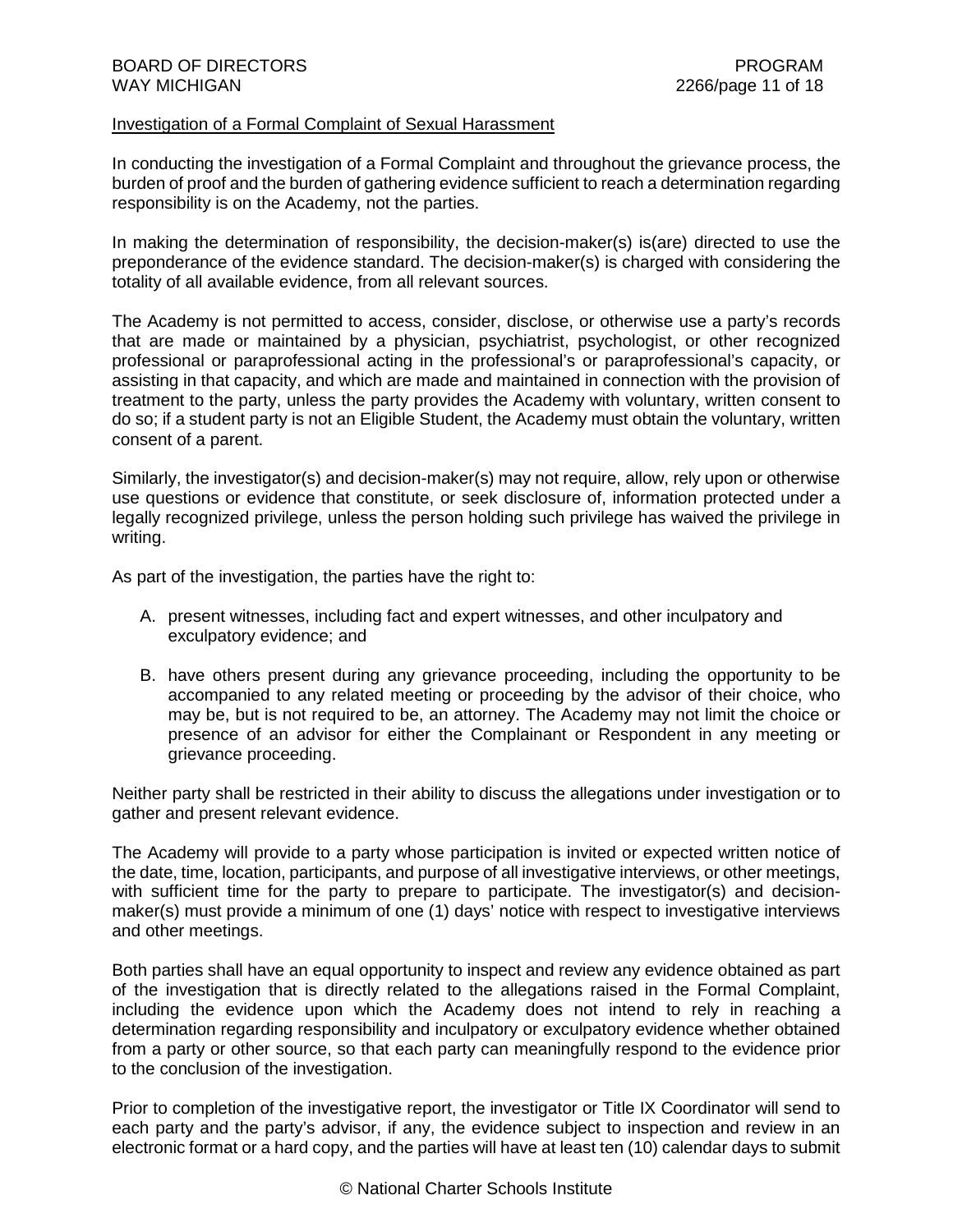a written response, which the investigator will consider prior to completion of the investigative report.

At the conclusion of the investigation, the investigator shall create an investigative report that fairly summarizes relevant evidence and send the report to each party and the party's advisor, if any, for their review and written response. The investigator will send the investigative report in an electronic format or a hard copy, at least ten (10) calendar days prior to the decision-maker(s) issuing a determination regarding responsibility.

## Determination of Responsibility

The Title IX Coordinator shall appoint a decision-maker(s) to issue a determination of responsibility. The decision-maker(s) cannot be the same person(s) as the Title IX Coordinator(s) or the the investigator(s).

After the investigator sends the investigative report to the parties and the decision-maker(s), and before the decision-maker(s) reaches a determination regarding responsibility, the decisionmaker(s) will afford each party the opportunity to submit written, relevant questions that a party wants asked of any party or witness, provide each party with the answers, and allow for additional, limited follow-up questions from each party. The decision-maker(s) must explain to the party proposing the questions any decision to exclude a question as not relevant.

Questions and evidence about the Complainant's sexual predisposition or prior sexual behavior are not relevant, unless such questions and evidence about the Complainant's prior sexual behavior are offered to prove that someone other than the Respondent committed the conduct alleged by the Complainant, or if the questions and evidence concern specific incidents of the Complainant's prior sexual behavior with respect to the Respondent and are offered to prove consent. The decision-maker(s) must explain to the party proposing the questions any decision to exclude a question as not relevant.

Determination regarding responsibility: The decision-maker(s) will issue a written determination regarding responsibility. To reach this determination, the decision-maker(s) must apply the preponderance of the evidence standard.

The written determination will include the following content:

- A. identification of the allegations potentially constituting Sexual Harassment pursuant to this policy;
- B. a description of the procedural steps taken from the receipt of the Formal Complaint through the determination, including any notifications to the parties, interviews with parties and witnesses, site visits, and methods used to gather other evidence;
- C. findings of fact supporting the determination;
- D. Conclusions regarding the application of the applicable code of conduct to the facts;
- E. a statement of, and rationale for, the result as to each allegation, including a determination regarding responsibility, any disciplinary sanctions the decision-maker(s) is recommending that the Academy impose on the Respondent(s), and whether remedies designed to restore or preserve equal access to the Academy's education program or activity should be provided by the Academy to the Complainant(s); and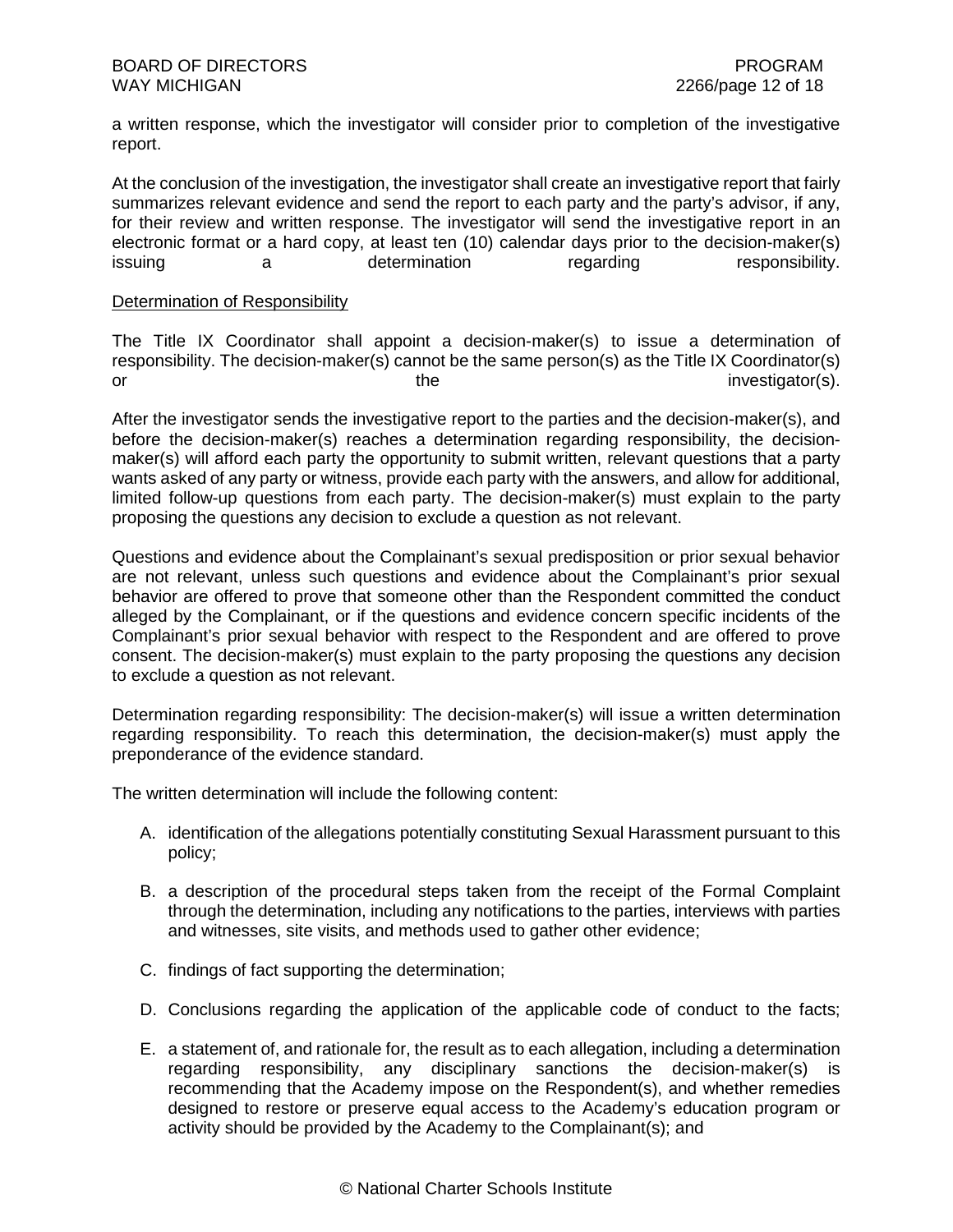F. the procedures and permissible bases for the Complainant(s) and Respondent(s) to appeal.

The following disciplinary sanctions/consequences may be imposed on a student Respondent who is determined responsible for violating this policy (i.e., engaging in Sexual Harassment):

- A. Informal Discipline
	- 1. writing assignments;
	- 2. changing of seating or location;
	- 3. in-school discipline;
- B. Formal Discipline
	- 1. suspension of bus riding/transportation privileges;
	- 2. removal from co-curricluar and/or extra-curricluar activity(ies), including athletics;
	- 3. emergency removal;
	- 4. suspension for up to ten (10) school days;
	- 5. long-term suspension or expulsion;
	- 6. any other sanction authorized by the Student Code of Conduct.

If the decision-maker(s) determines the student Respondent is responsible for violating this policy (i.e., engaging in Sexual Harassment), the decision-maker(s) will recommend appropriate remedies, including disciplinary sanctions/consequences. The Title IX Coordinator will notify the School Leader of the recommended remedies, so an authorized administrator can consider the recommendation(s) and implement an appropriate remedy(ies) in compliance with Policy 5600 – Student Discipline, Policy 5605 – Suspension/Expulsion of Students with Disabilities, Policy 5610 – Emergency Removal, Suspension, and Expulsion of Students, Policy 5610.02 - In-School Discipline, and Policy 5611 – Due Process Rights. Discipline of a student Respondent must comply with the applicable provisions of the Individuals with Disabilities Education Improvement Act (IDEA) and/or Section 504 of the Rehabilitation Act of 1972, and their respective implementing regulations.

The following disciplinary sanctions/consequences may be imposed on an employee Respondent who is determined responsible for violating this policy (i.e., engaging in Sexual Harassment):

- A. oral or written warning;
- B. written reprimands;
- C. performance improvement plan;
- D. required counseling;
- E. required training or education;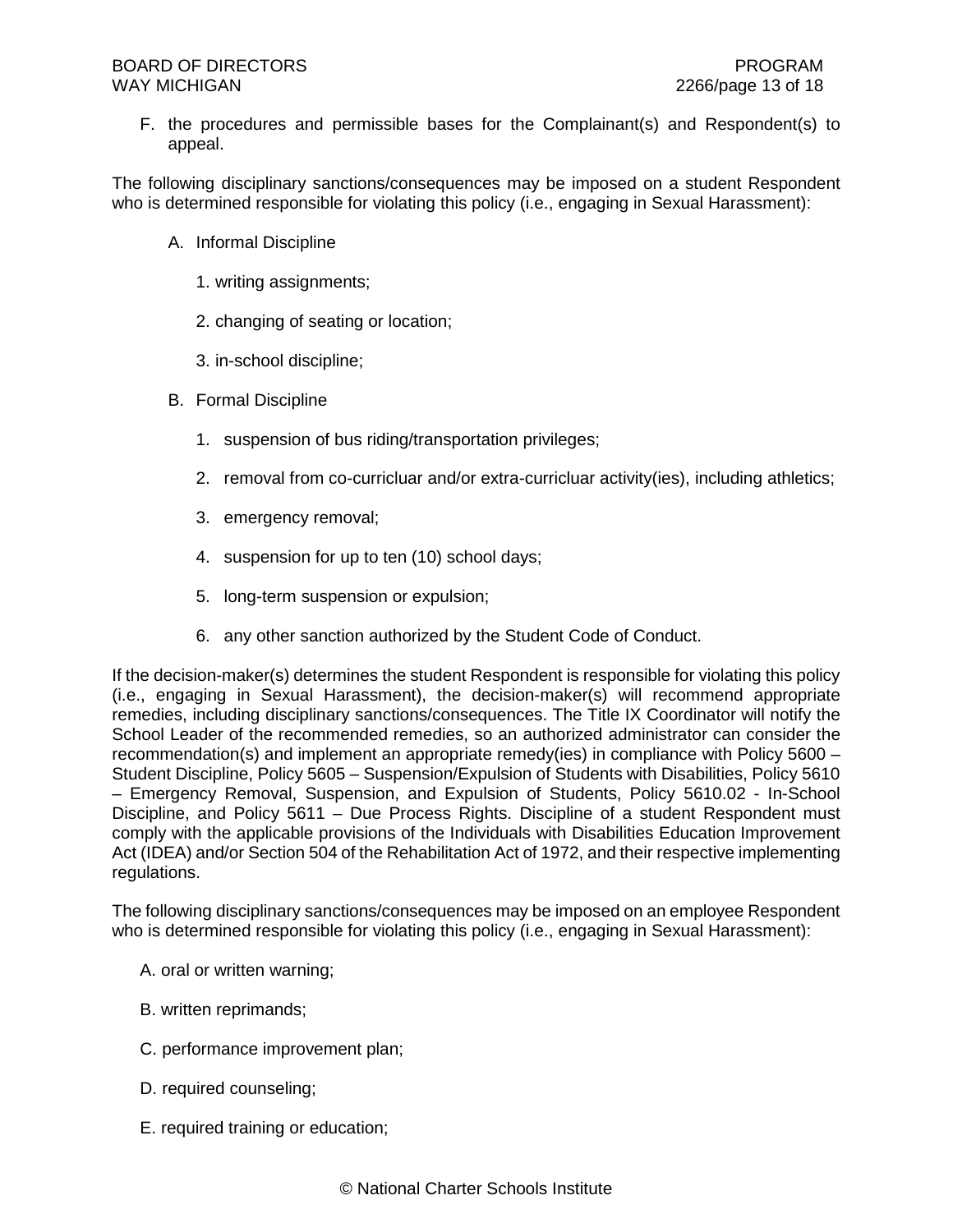- F. demotion;
- G. suspension with pay;
- H. suspension without pay;
- I. termination, and any other sanction authorized by any applicable Employee/Administrator Handbook.

If the decision-maker(s) determines the employee Respondent is responsible for violating this policy (i.e., engaging in Sexual Harassment), the decision-maker(s) will recommend appropriate remedies, including disciplinary sanctions/consequences. The Title IX Coordinator will notify the School Leader of the recommended remedies, so an authorized administrator can consider the recommendation(s) and implement an appropriate remedy(ies) in compliance with applicable due process procedures, whether statutory or contractual.

Discipline of an employee will be implemented in accordance with Federal and State law, Board policy, and applicable provisions of any relevant collective bargaining agreement.

The following disciplinary sanctions/consequences may be imposed on a non-student/nonemployee member of the Academy community or Third Party who is determined responsible for violating this policy (i.e., engaging in Sexual Harassment):

- A. oral or written warning;
- B. suspension or termination/cancellation of the Board's contract with the third-party vendor or contractor;
- C. mandatory monitoring of the third-party while on academy property and/or while working/interacting with students;
- D. restriction/prohibition on the third-party's ability to be on academy property; and
- E. any combination of the same.

If the decision-maker(s) determines the third-party Respondent is responsible for violating this policy (i.e., engaging in Sexual Harassment), the decision-maker(s) will recommend appropriate remedies, including imposition of sanctions. The Title IX Coordinator will notify the School Leader of the recommended remedies, so appropriate action can be taken.

The decision-maker(s) will provide the written determination to the Title IX Coordinator who will provide the written determination to the parties simultaneously.

In ultimately, imposing a disciplinary sanction/consequence, the School Leader will consider the severity of the incident, previous disciplinary violations (if any), and any mitigating circumstances.

The Academy's resolution of a Formal Complaint ordinarily will not be impacted by the fact that criminal charges involving the same incident have been filed or that charges have been dismissed or reduced.

At any point in the grievance process, the School Leader or Educational Service Provider may involve local law enforcement and/or file criminal charges related to allegations of Sexual Harassment that involve a sexual assault.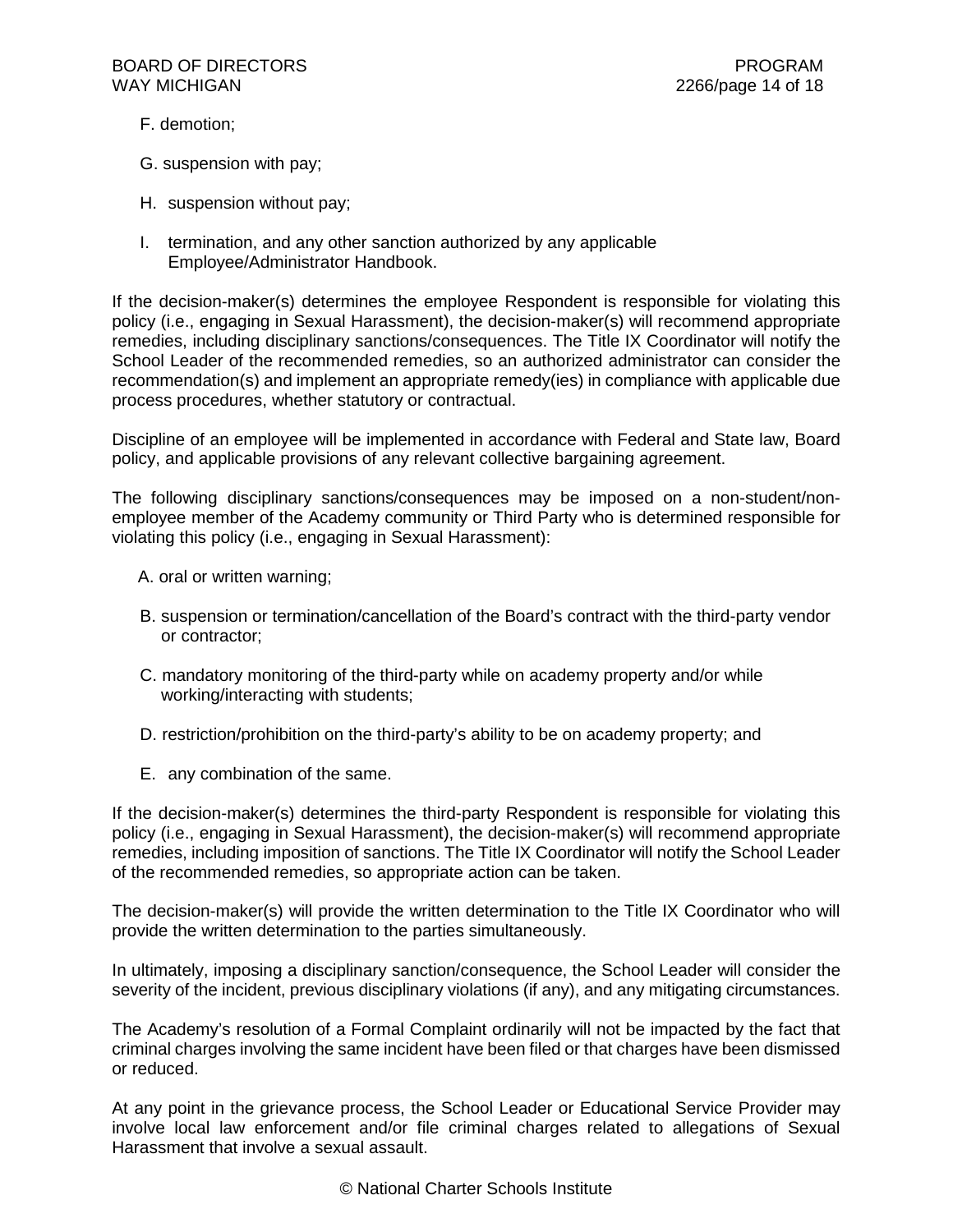The Title IX Coordinator is responsible for effective implementation of any remedies.

## Appeal

Both parties have the right to file an appeal from a determination regarding responsibility, or from the Title IX Coordinator's dismissal of a Formal Complaint or any allegations therein, on the following bases:

- A. Procedural irregularity that affected the outcome of the matter (e.g., material deviation from established procedures);
- B. New evidence that was not reasonably available at the time the determination regarding responsibility or dismissal was made, that could affect the outcome of the matter; and
- C. The Title IX Coordinator, investigator(s), or decision-maker(s) had a conflict of interest or bias for or against Complainants or Respondents generally or the individual Complainant(s) or Respondent(s) that affected the outcome of the matter.
- D. The recommended remedies (including disciplinary sanctions/consequences) are unreasonable in light of the findings of fact (i.e., the nature and severity of the Sexual Harassment).

The Complainant(s) may not challenge the ultimate disciplinary sanction/consequence that is imposed.

Any party wishing to appeal the decision-maker(s)'s determination of responsibility, or the Title IX Coordinator's dismissal of a Formal Complaint or any allegations therein, must submit a written appeal to the Title IX Coordinator within five (5) days after receipt of the decision-maker(s)'s determination of responsibility or the Title IX Coordinator's dismissal of a Formal Complaint or any allegations therein.

Nothing herein shall prevent the School Leader or Educational Service Provider from imposing any remedy, including disciplinary sanction, while the appeal is pending.

As to all appeals, the Title IX Coordinator will notify the other party in writing when an appeal is filed and implement appeal procedures equally for both parties.

The decision-maker(s) for the appeal shall not be the same person(s) as the decision-maker(s) that reached the determination regarding responsibility or dismissal, the investigator(s), or the Title IX Coordinator(s). The decision-maker(s) for the appeal shall not have a conflict of interest or bias for or against Complainants or Respondents generally or an individual Complainant(s) or Respondent(s) and shall receive the same training as required of other decision-makers.

Both parties shall have a reasonable, equal opportunity to submit a written statement in support of, or challenging, the outcome. The decision-maker(s) for the appeal shall determine when each party's written statement is due.

The decision-maker(s) for the appeal shall issue a written decision describing the result of the appeal and the rationale for the result. The original decision-makers(s') determination of responsibility will stand if the appeal request is not filed in a timely manner or the appealing party fails to show clear error and/or a compelling rationale for overturning or modifying the original determination. The written decision will be provided to the Title IX Coordinator who will provide it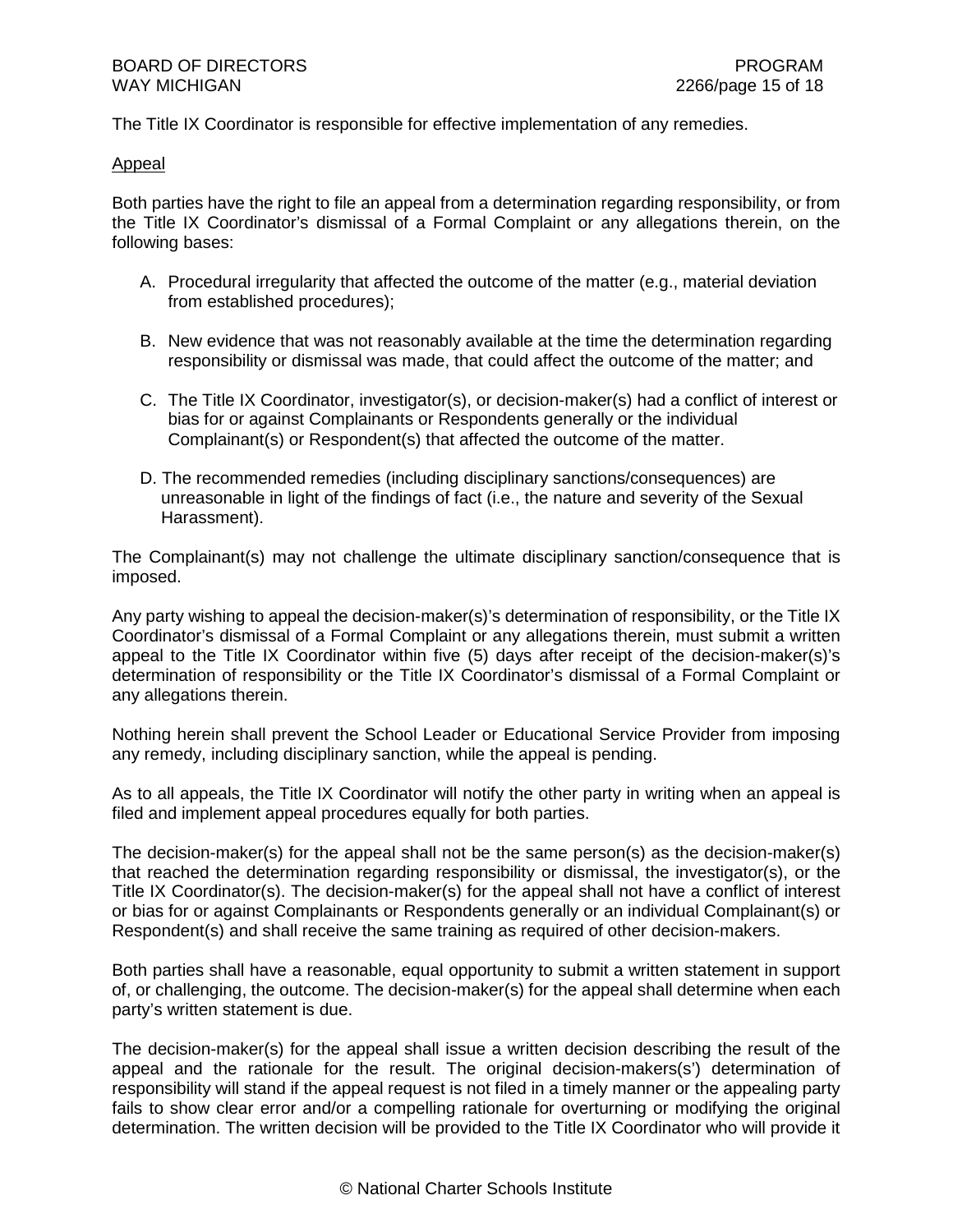simultaneously to both parties. The written decision will be issued within five (5) days of when the parties' written statements were submitted.

The determination of responsibility associated with a Formal Complaint, including any recommendations for remedies/disciplinary sanctions, becomes final when the time for filing an appeal has passed or, if an appeal is filed, at the point when the decision-maker(s) for the appeal's decision is delivered to the Complainant and the Respondent. No further review beyond the appeal is permitted.

## Retaliation

Neither the Board nor any other person may intimidate, threaten, coerce, or discriminate against any individual for the purpose of interfering with any right or privilege secured by Title IX, its implementing regulations, or this policy, or because the individual made a report or complaint, testified, assisted, or participated or refused to participate in any manner in an investigation, proceeding, or hearing under this policy. Intimidation, threats, coercion, or discrimination, including charges against an individual for code of conduct violations that do not involve sex discrimination or Sexual Harassment, but arise out of the same facts or circumstances as a report or complaint of sex discrimination, or a report or Formal Complaint of Sexual Harassment, for the purpose of interfering with any right or privilege secured by Title IX, its implementing regulations, or this policy, constitutes retaliation. Retaliation against a person for making a report of Sexual Harassment, filing a Formal Complaint, or participating in an investigation, is a serious violation of this policy that can result in imposition of disciplinary sanctions/consequences and/or other appropriate remedies.

Complaints alleging retaliation may be filed according to the grievance process set forth above.

The exercise of rights protected under the First Amendment of the United States Constitution does not constitute retaliation prohibited under this policy.

Charging an individual with a code of conduct violation for making a materially false statement in bad faith in the course of a grievance proceeding under this policy shall not constitute retaliation, provided, however, that a determination regarding responsibility, alone, is not sufficient to conclude that any party made a materially false statement in bad faith.

## **Confidentiality**

The Academy will keep confidential the identity of any individual who has made a report or complaint of sex discrimination, including any individual who has made a report or filed a Formal Complaint of Sexual Harassment, any Complainant, any individual who has been reported to be the perpetrator of sex discrimination, any Respondent, and any witness, except as may be permitted by the Family Educational Rights and Privacy Act ("FERPA"), 20 U.S.C. 1232g, or FERPA regulations, 34 CFR part 99, or as required by law, or to carry out the purposes of 34 CFR part 106, including the conduct of any investigation, hearing, or judicial proceeding arising thereunder (i.e., the Academy's obligation to maintain confidentiality shall not impair or otherwise affect the Complainant's and Respondent's receipt of the information to which they are entitled related to the investigative record and determination of responsibility).

#### Application of the First Amendment

The Board will construe and apply this policy consistent with the First Amendment to the U.S. Constitution. In no case will a Respondent be found to have committed Sexual Harassment based on expressive conduct that is protected by the First Amendment.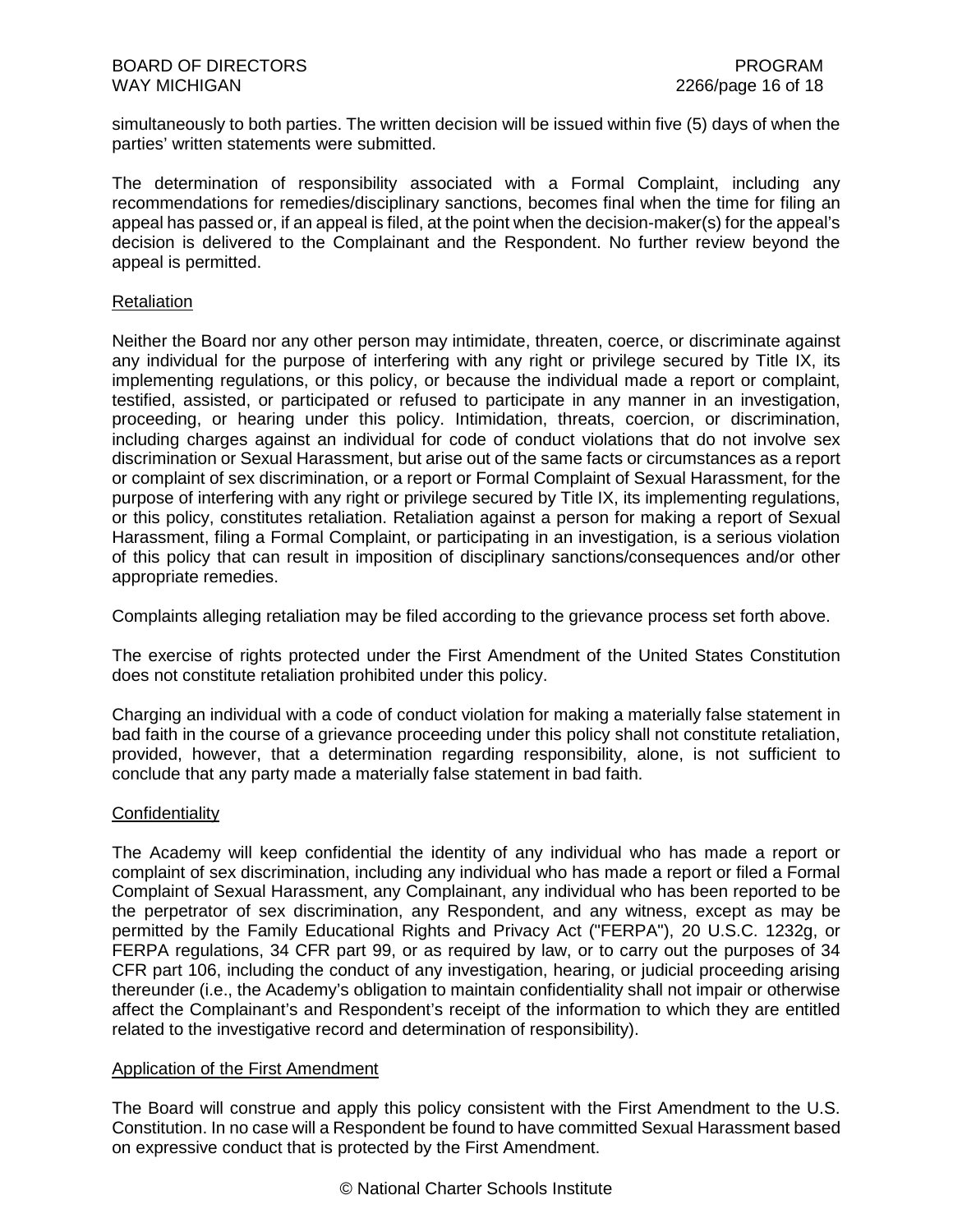## **Training**

The Academy's Title IX Coordinator, along with any investigator(s), decision-maker(s), or person(s) designated to facilitate an informal resolution process, must receive training on:

- A. the definition of Sexual Harassment (as that term is used in this policy);
- B. the scope of the Academy's education program or activity;
- C. how to conduct an investigation and implement the grievance process, appeals and informal resolution processes. as a applicable; and informal resolution processes, as applicable; and
- D. how to serve impartially, including by avoiding prejudgment of the facts at issue, conflicts of interests, and bias.

All Educational Service Provider employees will be trained concerning their legal obligation to report Sexual Harassment to the Title IX Coordinator. This training will include practical information about how to identify and report Sexual Harassment.

## Recordkeeping

As part of its response to alleged violations of this policy, the Academy shall create, and maintain for a period of seven (7) calendar years, records of any actions, including any supportive measures, taken in response to a report or Formal Complaint of Sexual Harassment. In each instance, the Academy shall document the basis for its conclusion that its response was not deliberately indifferent, and document that it has taken measures designed to restore or preserve equal access to the Academy's education program or activity. If the Academy does not provide a Complainant with supportive measures, then the Academy will document the reasons why such a response was not clearly unreasonable in light of the known circumstances. The documentation of certain bases or measures does not limit the Academy in the future from providing additional explanations or detailing additional measures taken.

The Academy shall maintain for a period of seven (7) calendar years the following records:

- A. each Sexual Harassment investigation including any determination regarding responsibility, any disciplinary sanctions recommended and/or imposed on the Respondent(s), and any remedies provided to the Complainant(s) designed to restore or preserve equal access to the Academy's education program or activity
- B. any appeal and the result therefrom
- C. any informal resolution and the result therefrom, and
- D. all materials used to train Title IX Coordinators, investigators, decisionmakers, and any person who facilitates an informal resolution process.

The Academy will make its training materials publicly available on its website.

#### Outside Appointments, Dual Appointments, and Delegations

The Board retains discretion to appoint suitably qualified persons who are not Educational Service Provider employees to fulfill any function of the Board under this policy, including, but not limited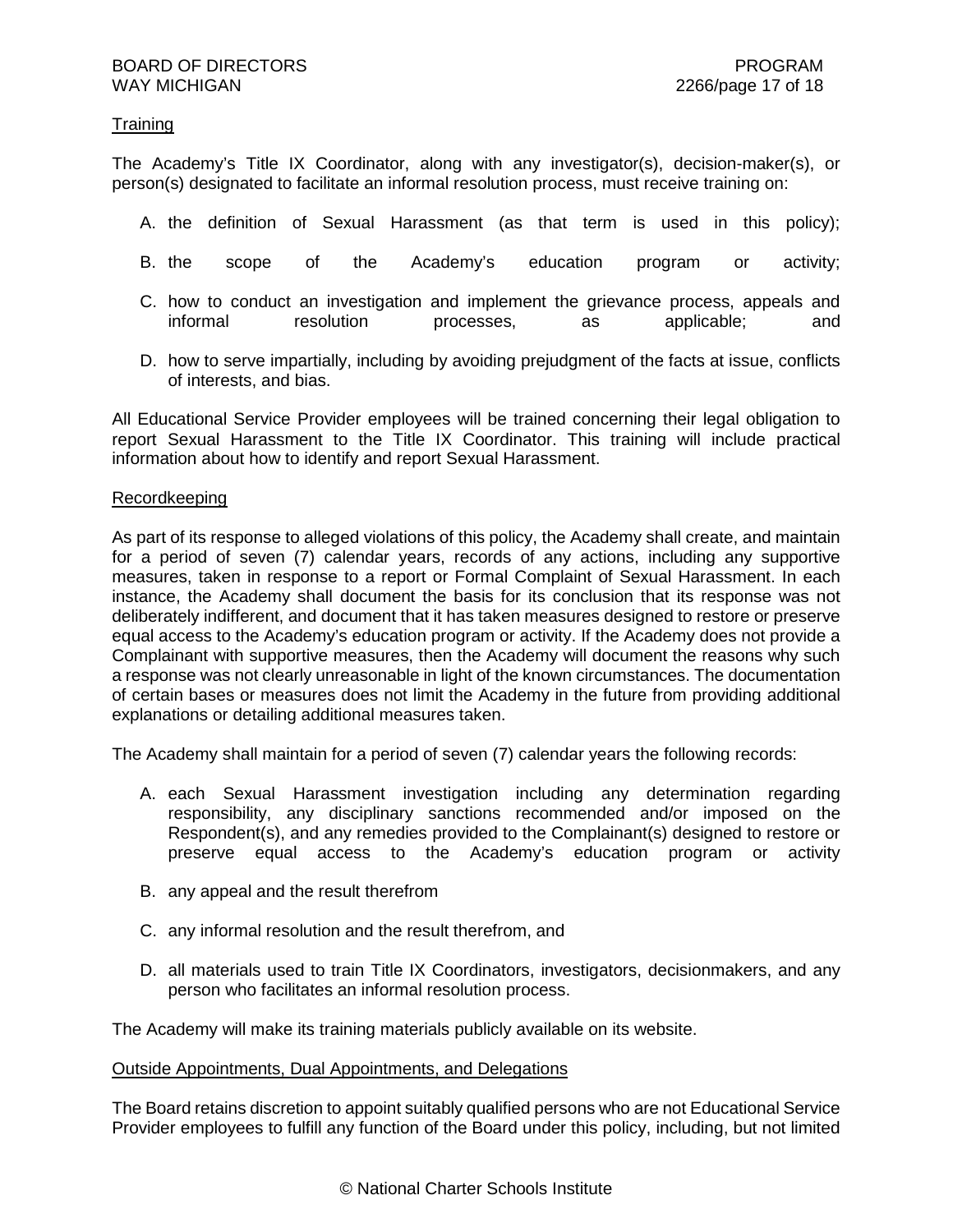to, Title IX Coordinator, investigator, decision-maker, decision-maker for appeals, facilitator of informal resolution processes, and advisor.

The Board also retains discretion to appoint two or more persons to jointly fulfill the role of Title IX Coordinator, investigator, decision-maker, decision-maker for appeals, facilitator of informal resolution processes, and advisor.

The School Leader or Educational Service Provider may delegate functions assigned to a specific Educational Service Provider employee under this policy, including but not limited to the functions assigned to the Title IX Coordinator, investigator, decision-maker, decision-maker for appeals, facilitator of informal resolution processes, and advisor, to any suitably qualified individual and such delegation may be rescinded by the School Leader or Educational Service Provider at any time.

## Discretion in Application

The Board retains discretion to interpret and apply this policy in a manner that is not clearly unreasonable, even if the Board's interpretation or application differs from the interpretation of any specific Complainant and/or Respondent.

Despite the Board's reasonable efforts to anticipate all eventualities in drafting this policy, it is possible unanticipated or extraordinary circumstances may not be specifically or reasonably addressed by the express policy language, in which case the Board retains discretion to respond to the unanticipated or extraordinary circumstance in a way that is not clearly unreasonable.

The provisions of this policy are not contractual in nature, whether in their own right, or as part of any other express or implied contract. Accordingly, the Board retains discretion to revise this policy at any time, and for any reason. The Board may apply policy revisions to an active case provided that doing so is not clearly unreasonable.

Adopted 9/16/20